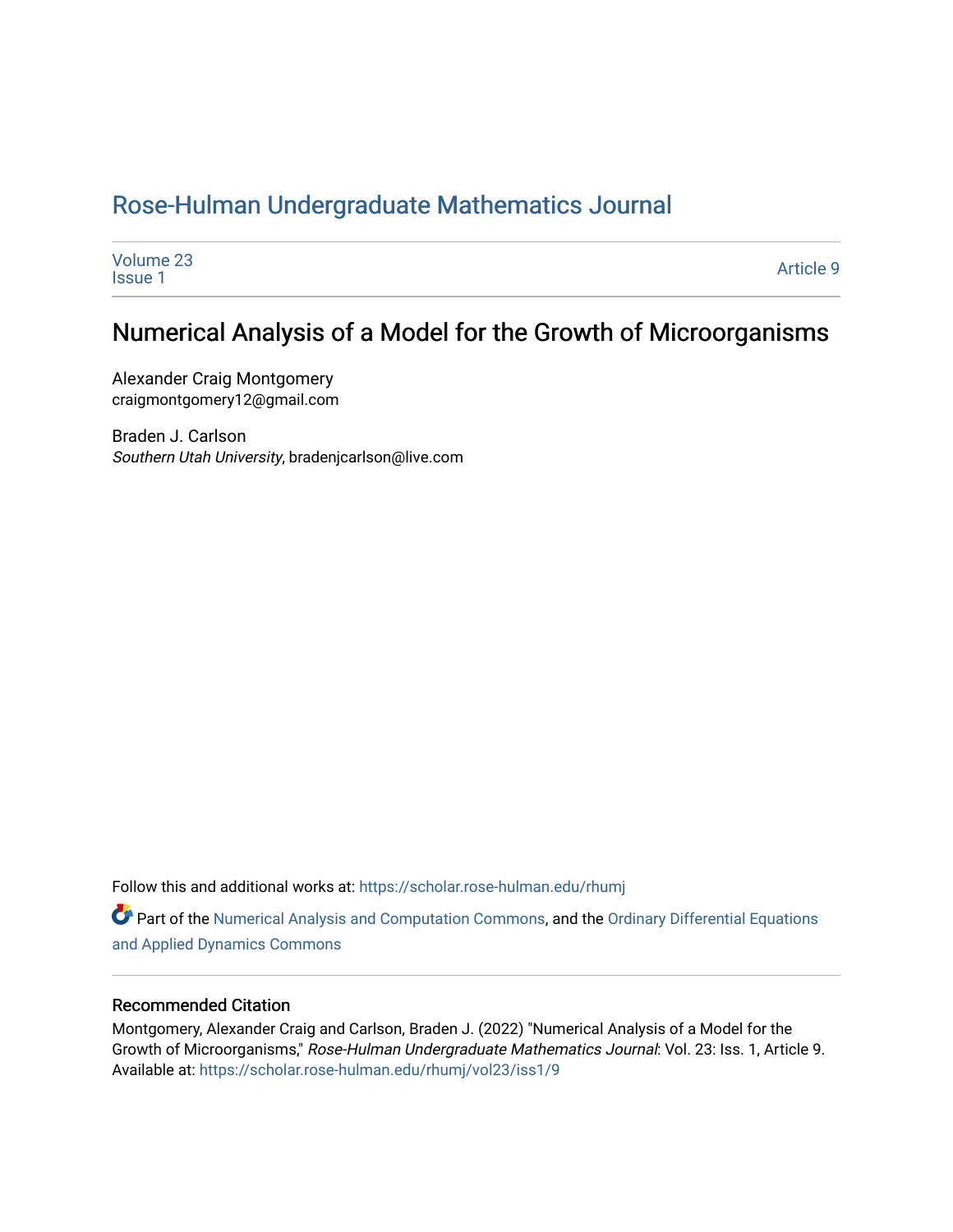VOLUME 23, ISSUE 1, 2022

# **Numerical Analysis of a Model for the Growth of Microorganisms**

#### By *Craig Montgomery* and *Braden Carlson*

**Abstract.** A system that arises in a model for the growth of microorganisms in a chemostat is studied. A new semi-implicit numerical scheme is proposed. It is proven that the scheme is uniquely solvable and unconditionally stable. The convergence rate of the numerical solution to the true solution of the system is also given.

## **1 Introduction**

A chemostat is a device that is used to measure the amount in the form of biomass or concentration of microorganisms by controlling its inherent biological reactions. Generally, a fresh medium infused with nutrients is continuously added to a vessel containing a particular amount of a microorganism, the medium is thoroughly mixed, then outflow of the mixture occurs at the same rate so that the volume of the liquid in the chemostat medium remains constant. The mixture that is removed continuously from the chemostat contains nutrients and microorganisms together with their metabolic end products. By controlling the rate the medium is added and measuring the biomass of the outflow produced, the growth rate of the microorganisms in the medium can be measured. This device was introduced in the field of microbiology some 70 years ago by Monod, Novick, and Szilard (see [\[7\]](#page-18-0) and [\[11\]](#page-18-1)).

Since the introduction of the chemostat, several mathematical models in the form of both ordinary and integro-differential equations have been introduced, such as those found in [\[2\]](#page-18-2), [\[5\]](#page-18-3), [\[13\]](#page-18-4), [\[14\]](#page-18-5), and references therein. As many as eight years before Monod had a hand in introducing the chemostat to the field of microbiology [\[9\]](#page-18-6), he observed empirically rather than theoretically that the growth rate of microorganisms in an aqueous environment with known concentration of a limiting nutrient is well-approximated by what has come to be known as the *empirical Monod equation*. Growth that follows this model under its proposed conditions is said to follow *Monod kinetics*. The empirical Monod equation will be introduced below, where it is included in a system of differential equations. For this and many other contributions, the biochemist Jacques Monod (1910-1976) was awarded the Nobel Prize in Physiology or Medicine in 1965.

*Mathematics Subject Classification.* 92C40, 92E20, 65L06

*Keywords.* monod kinetics, differential equations, mathematical biology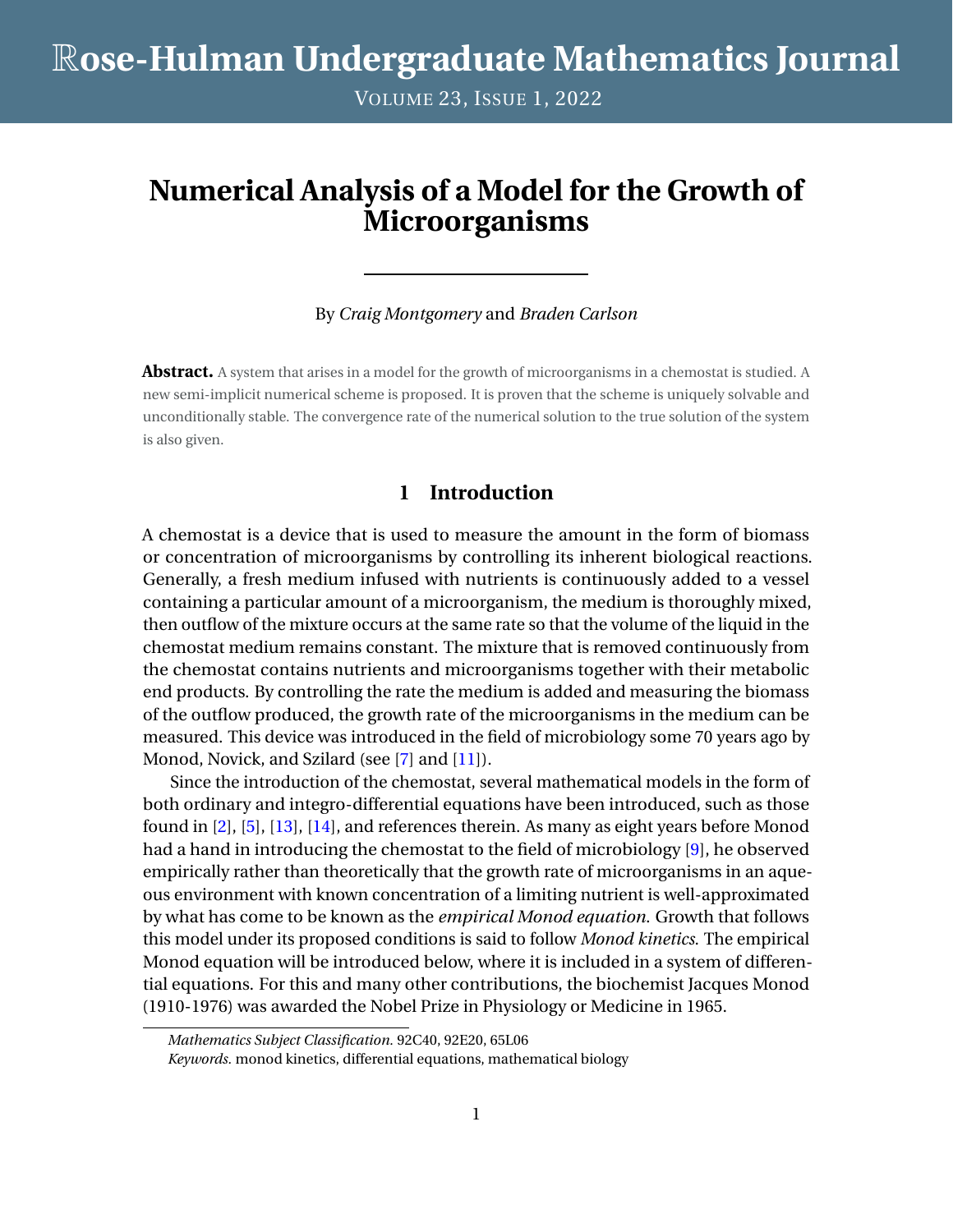In [\[4\]](#page-18-7), a system of ordinary differential equations is used to model over time the growth of microorganisms as it relates to nutrient concentration in the chemostat under the assumption of Monod kinetics. This system is

$$
\begin{cases} x' = [\mu(y) - d] \cdot x, \\ y' = d \cdot (c - y) - b \cdot \mu(y) x. \end{cases} \tag{1}
$$

Here, the derivative is with respect to time *t*, *x* denotes microorganism concentration in the chemostat, while *y* is a measure of nutrient concentration. The function

<span id="page-2-0"></span>
$$
\mu(y) = \frac{\mu_{max}}{K + y} y
$$

is the Monod equation to model the growth of the microorganisms referred to above. We note that  $\mu_{max}$  is the maximum growth rate of the particular microorganism, and K is the value of *y* when  $\mu = 0.5\mu_{max}$ .

In addition, *b* is the (inverse of the) yield constant and *d* is the dilution coefficient. That the dilution coefficient is *d* implies that  $[\mu(\gamma) - d] \cdot x$  measures the amount of microorganisms removed from the chemostat per unit time, while if *c* is the constant inflow rate of the nutrient,  $d \cdot (c - y)$  corresponds to the rate of nutrient outflow. Here,  $b, c, d, K, \mu_{\text{max}} \geq 0.$ 

Nondimensionalizing [\(1\)](#page-2-0) as described in [\[10\]](#page-18-8), the number of parameters in [\(1\)](#page-2-0) can be reduced by setting

$$
\tau = dt
$$
,  $x(t) = \frac{d \cdot \mathbf{K}}{b \mu_{max}} u(\tau)$ , and  $y(t) = \mathbf{K} v(\tau)$ .

Applying these substitutions then renaming τ back to *t*, [\(1\)](#page-2-0) becomes

<span id="page-2-1"></span>
$$
\begin{cases}\n u' = u \left( \frac{a_1 v}{1 + v} - 1 \right) \\
 v' = \frac{-uv}{1 + v} - v + b_1\n\end{cases}
$$
\n(2)

where  $a_1 = \mu_{max}/d$  and  $b_1 = c/K$ , ensuring still that  $a_1, b_1 \ge 0$ . In addition, *u* is a scaled measure of the density of microorganisms and *v* is likewise a rescaling of the nutrient concentration *y*.

Throughout the rest of this paper, [\(2\)](#page-2-1) will be studied. In Section 2, steady-state solutions of [\(2\)](#page-2-1) and their stability are discussed using methods from [\[10\]](#page-18-8) and [\[12\]](#page-18-9). In Section 3, a nonstandard finite difference method is proposed as a numerical approximation scheme to [\(2\)](#page-2-1) to investigate the solution pair  $(u(t), v(t))$  to (2). It is proven that this scheme is unconditionally uniquely solvable and stable. The properties of the numerical scheme is investigated. In Section 4, a proof that the stable, nonstandard numerical approximation of converges to the true solution pair  $(u(t), v(t))$  of [\(2\)](#page-2-1) as  $\Delta t \rightarrow 0$ . In Section 5, numerical experiments are presented using the proposed difference scheme to examine the nature of the true solution to [\(2\)](#page-2-1).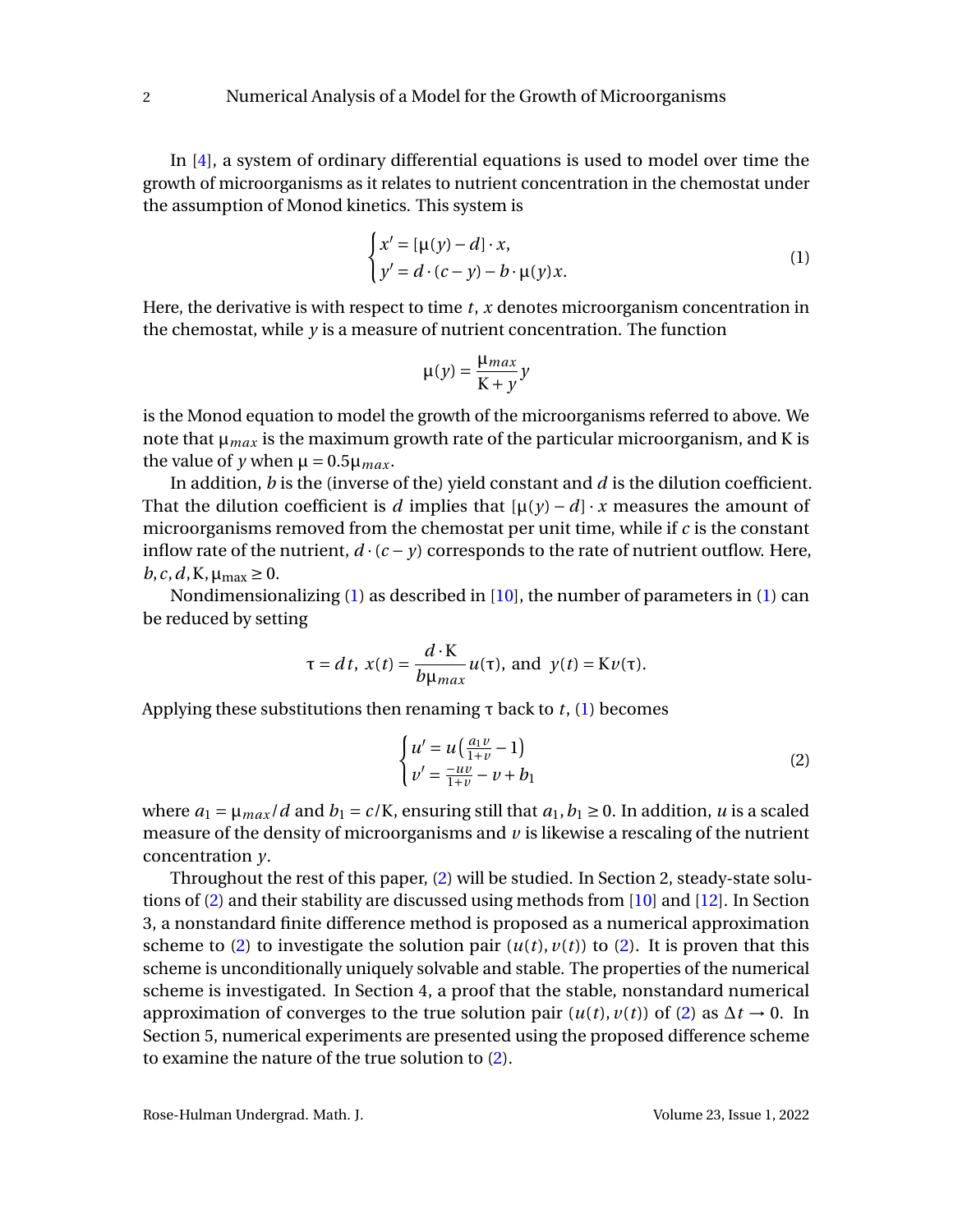### **2 Stability of Steady-state Solutions**

Steady-state solutions are found by setting  $u' = v' = 0$  in [\(2\)](#page-2-1). Depending on the value of *u*, this gives rise to two steady states  $(u_0^*)$  $\frac{1}{0}$ ,  $\overline{v}_0^*$  $\binom{1}{0}$  and  $(u_1^*)$  $i^*, v_1^*$  $j_1^*$ ) given by

$$
(u_0^*, v_0^*) = (0, b_1) \text{ and } (u_1^*, v_1^*) = \left(a_1 b_1 - \frac{a_1}{a_1 - 1}, \frac{a_1}{a_1 - 1}\right). \tag{3}
$$

Setting

$$
f(u, v) = u\left(\frac{a_1 v}{1 + v} - 1\right)
$$
 and  $g(u, v) = \frac{-uv}{1 + v} - v + b_1$ 

from [\(2\)](#page-2-1) and letting M be the Jacobian, or matrix of partials, of *f* and *g* about (*u*, *v*) defined by

<span id="page-3-0"></span>
$$
M(u, v) = \begin{bmatrix} f_u(u, v) & f_v(u, v) \\ g_u(u, v) & g_v(u, v) \end{bmatrix},
$$

stability of a steady state solution  $(u^*, v^*)$  of [\(2\)](#page-2-1) depends on the eigenvalues of  $M(u^*, v^*)$ following a standard theorem from [\[10\]](#page-18-8), which ensures the asymptotic stability of a steady state solution  $(u^*, v^*)$  of [\(2\)](#page-2-1) if and only if the real parts of the eigenvalues of  $M(u^*, v^*)$  are both negative.

Since the determinant det(A) and the trace tr(A) of A are those invariants of a  $2 \times 2$ matrix A that are the coefficients of its characteristic polynomial, real parts of eigenvalues of A will be negative, and steady-state solutions stable, if and only if  $det(A) > 0$  and  $tr(A) < 0$ .

Following [\(2\)](#page-2-1) for M as described above,

$$
M(u, v) = \begin{bmatrix} f_u(u, v) & f_v(u, v) \\ g_u(u, v) & g_v(u, v) \end{bmatrix} = \begin{bmatrix} \frac{a_1 v}{1+v} - 1 & \frac{a_1 u}{(1+v)^2} \\ -\frac{v}{1+v} & -\frac{u}{(1+v)^2} - 1 \end{bmatrix},
$$

and the trace and determinant of  $M(u, v)$  are given by

$$
\det(\mathbf{M}(u,v)) = \frac{u}{(1+v)^2} - \frac{a_1v}{1+v} + 1
$$
 and  $\operatorname{tr}(\mathbf{M}(u,v)) = \frac{a_1v}{1+v} - \frac{u}{(1+v)^2} - 2.$ 

The stability of steady state solutions in [\(3\)](#page-3-0) will be investigated using two cases.

#### **2.1 Case I**

Computation of the invariants of  $M(0, b_1)$  yields

$$
\det(M(0, b_1)) = 1 - \frac{a_1 b_1}{1 + b_1} \text{ and } \operatorname{tr}(M(0, b_1)) = \frac{a_1 b_1}{1 + b_1} - 2.
$$

Following the stability requirements of the steady state solution  $(u_0^*)$  $_{0}^{\ast},\nu_{0}^{\ast}$  $S_0^*$  = (0, *b*<sub>1</sub>) leads to conditions

$$
1 - \frac{a_1 b_1}{1 + b_1} > 0 \text{ and } \frac{a_1 b_1}{1 + b_1} - 2 < 0.
$$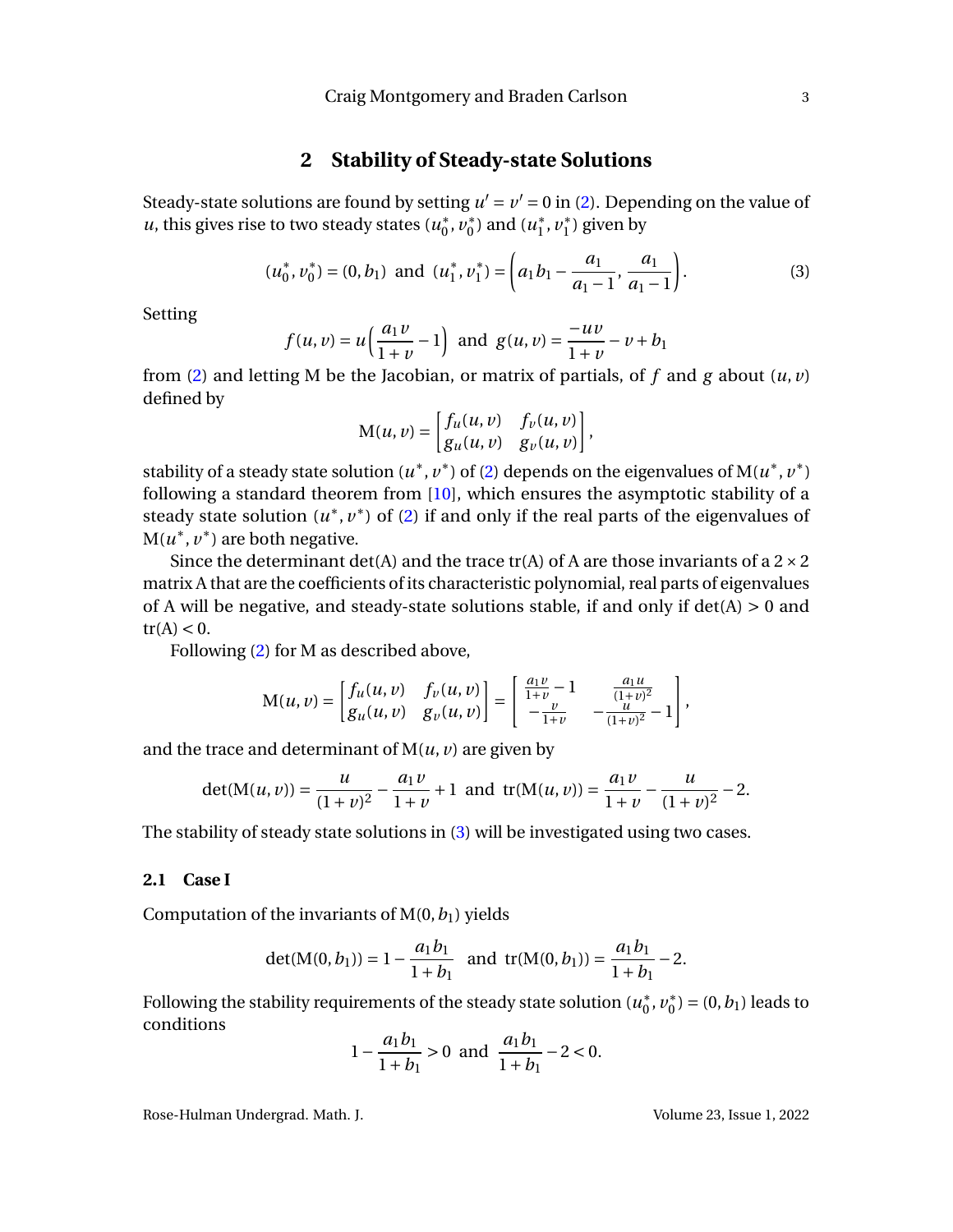The conditions are satisfied simultaneously, and hence the steady-state solution  $(0, b_1)$  is stable, if and only if  $a_1 < \frac{1}{b_1}$ *b*1 +1.

#### **2.2 Case II**

Turning to the steady-state solution

$$
(u_1^*, v_1^*) = \left(a_1b_1 - \frac{a_1}{a_1 - 1}, \frac{1}{a_1 - 1}\right),\,
$$

since the physical setting requires that both *u* ∗  $_1^*$ ,  $v_1^* > 0$ , it is assumed *a priori* that  $a_1 > 1$ and  $b_1 > \frac{1}{a_1-1}$ . The invariants of M( $u_1^*$ )  $i^*, v_1^*$  $j<sub>1</sub><sup>*</sup>$ ) are

$$
\det((M(u_1^*, v_1^*)) = \frac{(a_1 - 1)((a_1 - 1)b_1 - 1)}{a_1} \text{ and}
$$

$$
\text{tr}((M(u_1^*, v_1^*)) = \frac{(a_1 - 1)^2 \left(\frac{1}{a_1 - 1} - b_1\right)}{a_1} - 1.
$$

As previously stated, for stability of the steady state (*u* ∗  $i^*, v_1^*$  $_1^*$ ) is necessary and sufficient that det( $(M(u_1^*)$  $\frac{1}{1}, v_1^*$ <sup>\*</sup><sub>1</sub>)) > 0 and tr(( $M(u_1^*)$  $_1^*$ ,  $v_1^*$  $\binom{1}{1}$  < 0. The latter condition is automatically satisfied since  $b_1 > \frac{1}{a_1-1}$ , while some algebra applied to the determinant yields the same condition. Thus, the steady-state solution

(*u* ∗  $\frac{1}{1}$ ,  $v_1^*$ <sup>\*</sup>/<sub>1</sub>) is stable if and only if  $a_1 > \frac{1}{b_1}$ *b*1 +1.

### **3 Numerical Approximation By a Nonstandard Difference Scheme**

Attempting to apply Euler's method to approximate a numerical solution with ∆*t* = 0.5 results in the populations diverging when the condition in Case I,  $a_1 < \frac{1}{b_1}$  $\frac{1}{b_1}$  + 1, is satisfied despite the guarantee of stability. When the populations instead converge to a positive and negative solution as shown in Figure 1(a), violating required positivity of solutions. When Case II,  $a_1 > \frac{1}{b_1}$  $\frac{1}{b_1}$  + 1, is satisfied, stability fails as shown in Figure 1(b).

Although convergence to the correct steady states in Cases I and II seems to occur for choices of much smaller ∆*t*, it is unclear at which choice for ∆*t* Euler's method convergence to the true solutions of [\(2\)](#page-2-1) and, if so, what the order of convergence is to the true solution. However, through a nonstandard finite difference scheme proposed next convergence to the true solution of [\(2\)](#page-2-1) can be guaranteed independent of the choice of ∆*t*, and the order of convergence can be established.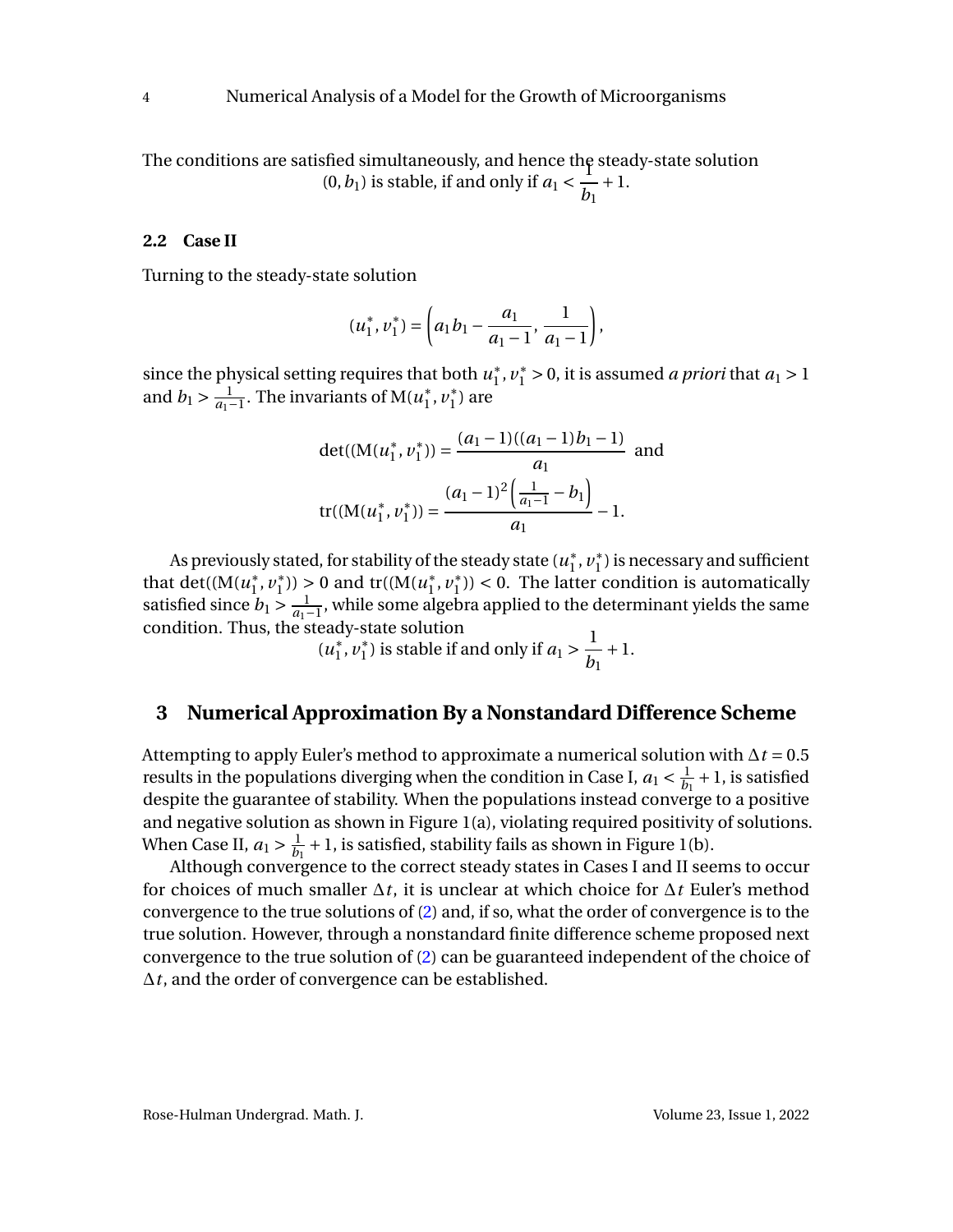

 $b_1 = 2$ ,  $v \rightarrow -2$  using Euler's method.  $b_1 = 5$ , *u*, *v* diverge using Euler's method.

Inspired by the methods in [\[1\]](#page-17-0), [\[3\]](#page-18-10), and [\[6\]](#page-18-11), the nonstandard finite difference scheme for approximation of solutions  $(u, v)$  to  $(2)$  given by

$$
\frac{u_{n+1} - u_n}{\Delta t} = \frac{a_1 u_n}{1 + v_n} v_n - u_{n+1},
$$
\n(4)

$$
\frac{v_{n+1} - v_n}{\Delta t} = \frac{-u_n v_{n+1}}{1 + v_n} - v_{n+1} + b_1
$$
(5)

shows promise in maintaining positivity of the numerical approximation and will show satisfaction of the desirable properties of stability and convergence to the true solution. Solving these for  $u_{n+1}$  and  $v_{n+1}$  respectively gives

<span id="page-5-3"></span><span id="page-5-1"></span>
$$
u_{n+1} = \frac{\left(\frac{a_1 v_n \Delta t}{1 + v_n} + 1\right) u_n}{1 + \Delta t},
$$
\n(6)

<span id="page-5-0"></span>
$$
v_{n+1} = \frac{b_1 \Delta t + v_n}{1 + \frac{u_n \Delta t}{1 + v_n} + \Delta t}.
$$
 (7)

**Remark:** If both  $v_0$ ,  $u_0 > 0$ , induction readily applies to ensure that for all  $u_n$ ,  $v_n > 0$ ,  $n = 1, 2, \ldots$ 

#### **3.1 Establishing an Upper Bound for** *v<sup>n</sup>*

<span id="page-5-2"></span>**Lemma 3.1.** *For the sequence*  $\{v_n\}$  *defined recursively by*  $v_0 > 0$  *and*  $v_{n+1}$  *defined in [\(7\)](#page-5-0) for given*  $\Delta t > 0$ *, if*  $b_1 > 0$ *, then*  $v_n \le \max\{v_0, b_1\}$  *for all n, n* = 1,2,...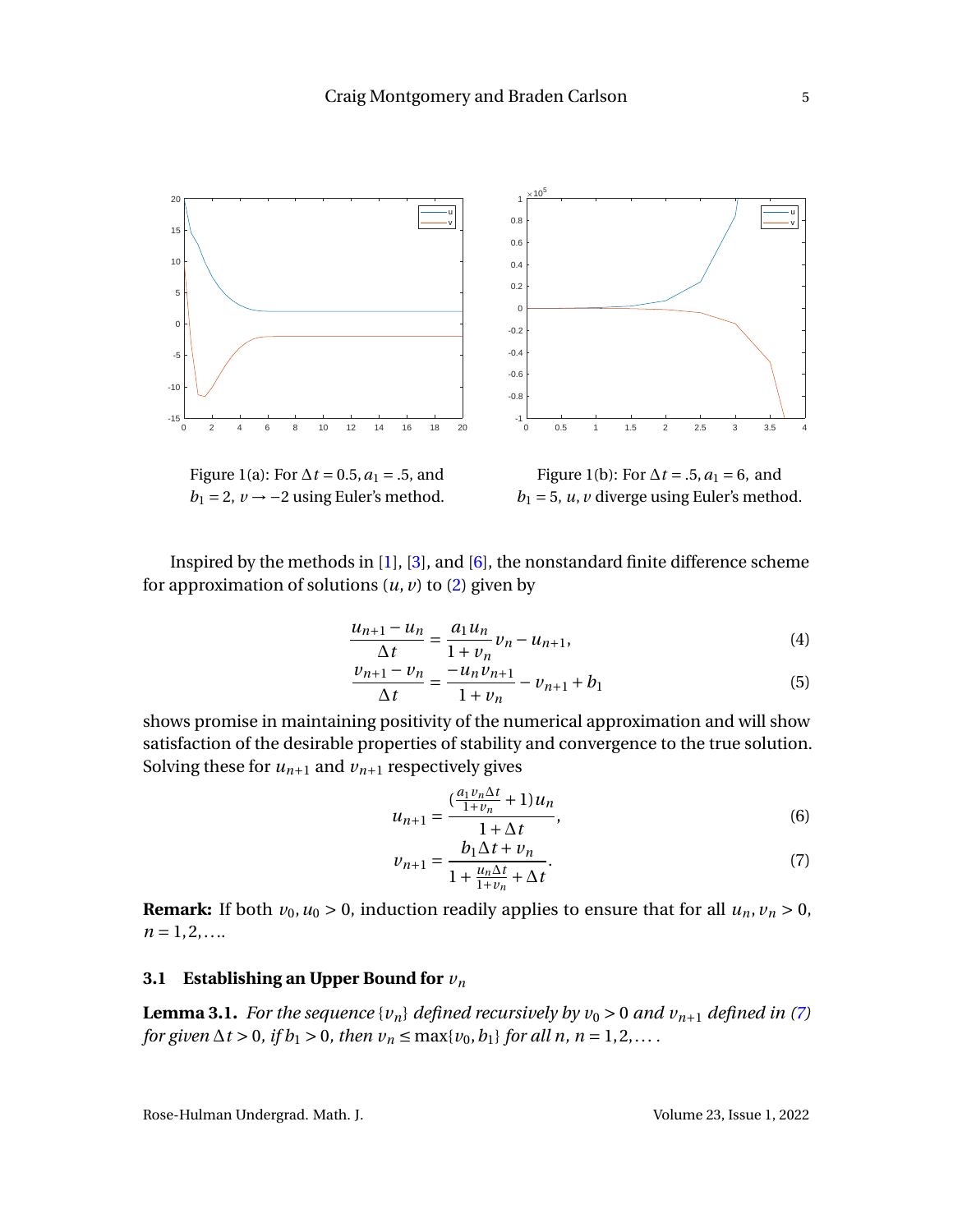*Proof.* For all  $n \ge 0$ ,  $\frac{u_n \Delta t}{1 + v_n} \ge 0$ . Thus,  $1 + \frac{u_n \Delta t}{1 + v_n} + \Delta t \ge 1 + \Delta t$  implies that

$$
\frac{b_1 \Delta t + v_n}{1 + \frac{u_n \Delta t}{1 + v_n} + \Delta t} \le \frac{b_1 \Delta t + v_n}{1 + \Delta t}.
$$

Case 1:  $v_0 > b_1$ . Proceeding inductively, for  $n = 0$ ,  $v_0 \le v_0$ , thus  $v_n \le v_0$  is satisfied for *n* = 0. Assuming that  $v_k \le v_0$  for some  $k > 0$ ,

$$
\nu_{k+1} = \frac{b_1 \Delta t + \nu_k}{1 + \frac{u_k \Delta t}{1 + v_k} + \Delta t} \le \frac{b_1 \Delta t + \nu_k}{1 + \Delta t} \le \frac{b_1 \Delta t + \nu_0}{1 + \Delta t} < \frac{\nu_0 \Delta t + \nu_0}{1 + \Delta t} = \nu_0.
$$

This  $v_0 > b_1$  implies that  $v_n \le v_0$  for all  $n, n = 1, 2, \ldots$ .

Case 2:  $v_0 \le b_1$ . Proceeding inductively again, for  $n = 0$ ,  $v_0 \le b_1$  as desired. If for some  $k > 0$  it is the case that  $v_k \le b_1$ , then

$$
\nu_{k+1} = \frac{b_1 \Delta t + \nu_k}{1 + \frac{u_k \Delta t}{1 + v_k} + \Delta t} \le \frac{b_1 \Delta t + \nu_k}{1 + \Delta t} \le \frac{b_1 \Delta t + b_1}{1 + \Delta t} = b_1.
$$

Therefore if  $v_0 \le b_1$ , also  $v_n \le b_1$  for all  $n, n = 1, 2, \ldots$ .

Thus for any initial  $v_0 > 0$ , if  $\Delta t$ ,  $b_1 > 0$ , mathematical induction guarantees that  $v_n \le \max\{v_0, b_1\}.$  $\Box$ 

#### **3.2** Results for  $a_1 < \frac{1}{b_1}$  $\frac{1}{b_1} + 1$

In Section 2.1 it was established that the steady state  $(0, b<sub>1</sub>)$  was stable if and only if  $a_1 < \frac{1}{b_1}$  $\frac{1}{b_1}$  + 1. Several properties related to stability and convergence of the numerical approximation [\(6\)](#page-5-1)-[\(7\)](#page-5-0) to solutions (*u*, *v*) of [\(2\)](#page-2-1) may be established when this condition is satisfied.

<span id="page-6-0"></span>**Lemma 3.2.** *Suppose in*  $a_1 < \frac{1}{b_1}$  $\frac{1}{b_1} + 1$ *. If the sequence* {*v*<sub>*n*</sub>} *defined in in [\(7\)](#page-5-0) satisfies v*<sub>*n*</sub>  $\leq b_1$ *for all n,*  $n = 1, 2, \ldots$ , then the sequence  $\{u_n\}$  defined in [\(6\)](#page-5-1) satisfies  $u_{n+1} < u_n$  for all *n*,  $n = 1, 2, \ldots$ 

*Proof.* Assume the hypotheses related to  $a_1$  and  $\{v_n\}$  as stated are satisfied. Then  $a_1 - 1 <$ 1  $\frac{1}{b_1}$ , and if in addition  $v_n \le b_1$ ,  $(a_1 - 1)v_n < 1$ . Thus

$$
\frac{a_1 v_n}{1 + v_n} < 1,
$$
\n
$$
\frac{a_1 v_n \Delta t}{1 + v_n} + 1 < \Delta t + 1, \text{ and}
$$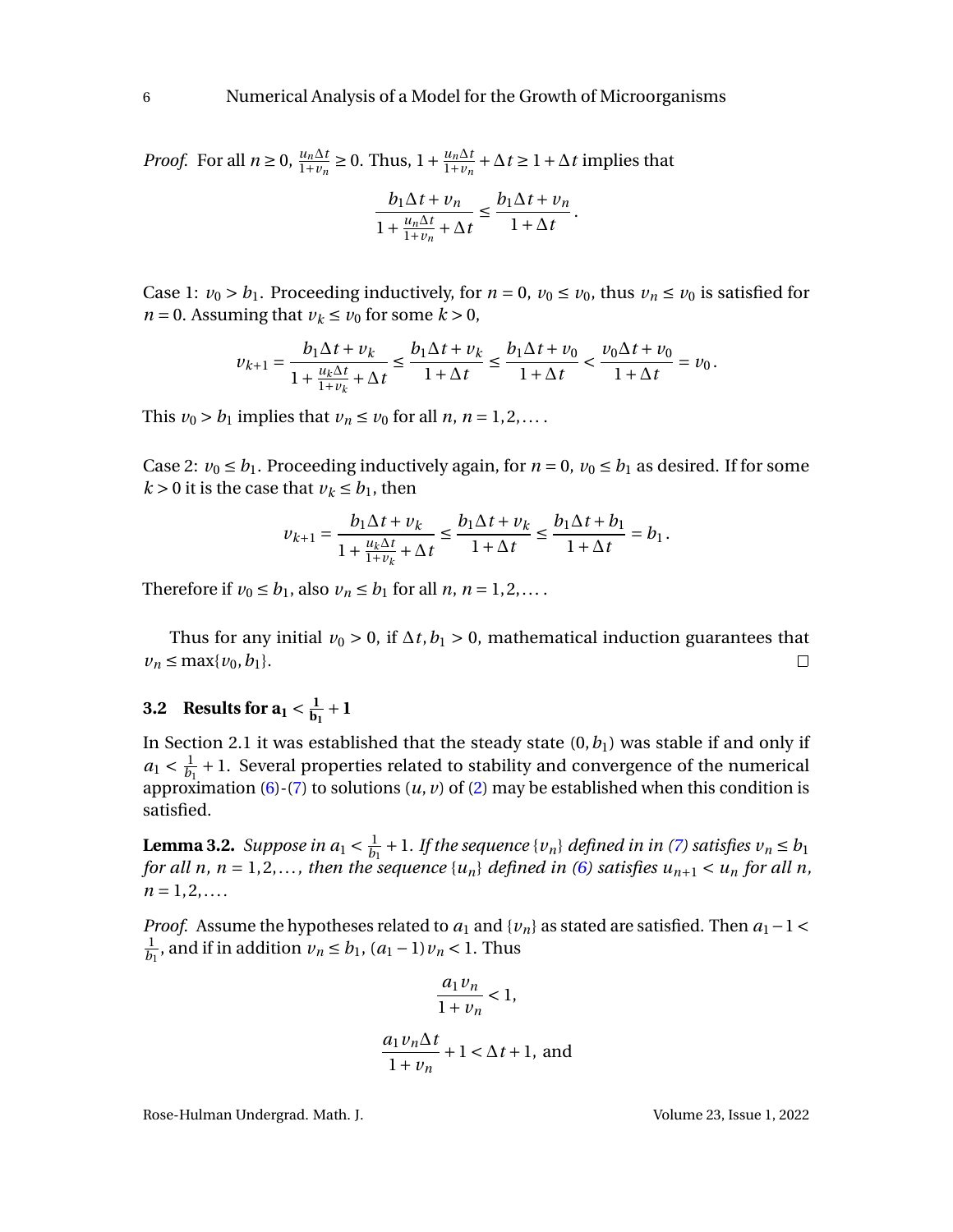$$
\frac{\left(\frac{a_1v_n\Delta t}{1+v_n}+1\right)u_n}{1+\Delta t}
$$

Therefore,  $u_{n+1} < u_n$ .

<span id="page-7-0"></span>**Theorem 3.1.** Suppose that  $a_1 < \frac{1}{b_1}$  $\frac{1}{b_1}$  + 1. If  $v_0 < b_1$ , then the sequence  $\{u_n\}$  is monotone decreasing and converges to 0.

*Proof.* Lemma [3.1](#page-7-0) and Theorem 3.1 ensure that  $v_n \leq b_1$  for all *n*,  $n = 0, 1, 2, \dots$  Addition-ally, Lemma [3.2](#page-6-0) implies that  $u_{n+1} < u_n$  for all *n*,  $n = 0, 1, 2, \ldots$  Hence,  $\{u_n\}$  is a monotone decreasing sequence. The sequence  $\{u_n\}$  is also bounded below by zero, and therefore must be convergent to some  $L \geq 0$ . From equation [\(4\)](#page-5-3), it follows that

$$
\frac{u_{n+1} - u_n}{\Delta t} + u_{n+1} = \frac{a_1 u_n}{1 + v_n} v_n.
$$
 (8)

Since  $v_n < b_1$  is bounded, by the Bolzano-Weierstrass Theorem,  $\{v_n\}$  has a convergent subsequence. If his subsequence is still denoted by  $\{v_n\}$ , then  $v_n \to J$  as  $n \to \infty$  for some  $I \geq 0$ .

Taking limits on both sides of [\(8\)](#page-7-1),

$$
L = a_1 L \left( \frac{J}{1+J} \right).
$$

Assuming by way of contradiction that  $L \neq 0$ ,  $\frac{1}{a_1} = \frac{J}{1+J}$ , so that  $J = \frac{1}{a_1-1}$ . However, the assumption  $a_1 < \frac{1}{b_1}$  $\frac{1}{b_1}$  + 1 implies that  $\frac{1}{a_1-1}$  > *b*<sub>1</sub>, which leads to J > *b*<sub>1</sub>. However, {*v<sub>n</sub>*} is bounded above by  $b_1$ , which implies that  $J \le b_1$ , a contradiction. Thus, it must be that {*un*} converges to 0 under the given conditions.  $\Box$ 

<span id="page-7-3"></span>**Theorem 3.2.** Suppose  $a_1 < \frac{1}{b_1}$  $\frac{1}{b_1}$  + 1. If  $v_0 < b_1$ , then the sequence  $\{v_n\}$  converges to  $b_1$ .

*Proof.* By lemma [3.1](#page-5-2) and Theorem [3.1,](#page-7-0) we have  $v_n \leq b_1$  for all *n*, and

$$
\lim_{n\to\infty}u_n=0.
$$

Claim 1: There exists  $N_0 > 0$  such that  $v_{N_0+1} \ge v_{N_0}$ . If the claim is not true, then  $v_{n+1} \le v_n$ for all *n*. Thus  $v_n$  is a monotone decreasing sequence. Since  $0 < v_n \le b_1$ , we have  $\lim_{n\to\infty}$   $v_n = J_1$ , and  $J_1 \le v_0$ . From equation [\(7\)](#page-5-0), we have

$$
\nu_{n+1} = \frac{b_1 \Delta t + \nu_n}{1 + \frac{u_n \Delta t}{1 + v_n} + \Delta t} \tag{9}
$$

Rose-Hulman Undergrad. Math. J. Volume 23, Issue 1, 2022

<span id="page-7-2"></span>

<span id="page-7-1"></span> $\Box$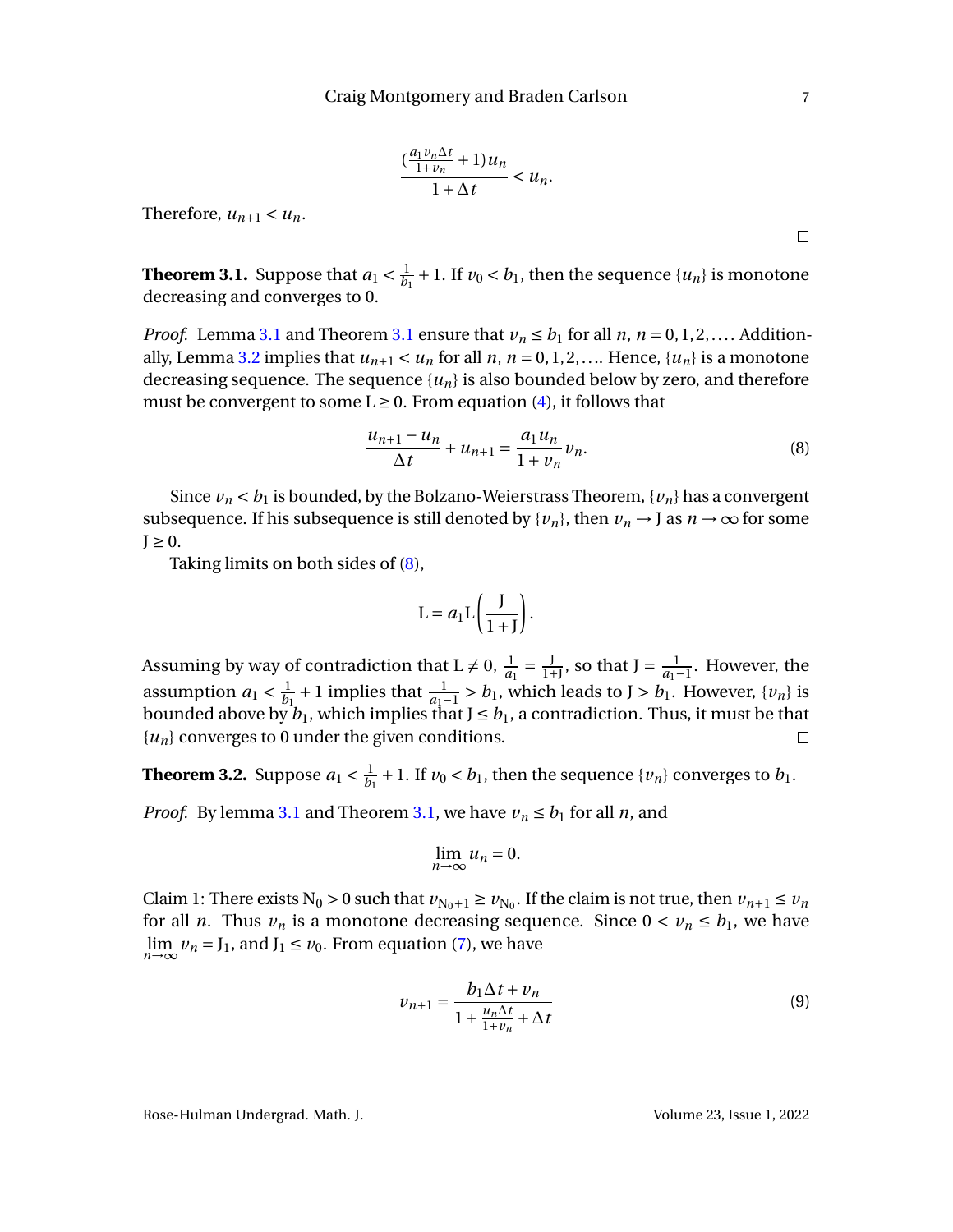Taking the limit of equation [\(9\)](#page-7-2), we have

$$
J_1 = \frac{b_1 \Delta t + J_1}{1 + \Delta t} \tag{10}
$$

Which implies that

<span id="page-8-0"></span> $J_1 = b_1$ 

Therefore  $v_0 \geq J_1 = b_1$ . This contradicts that  $v_0 < b_1$ .

Claim 2:  $v_n$  is monotone increasing if  $n \ge N_0$  (This means  $v_n$  is monotone eventually increasing). For  $n = N_0$ , the conclusion is true. Assume that the conclusion is true for  $k \ge N_0$ , we have  $v_{k+1} \ge v_k$ . We prove that the conclusion is also true for  $n = k+1$ . In fact, since  $u_k$  is monotone decreasing, we have  $u_{k+1} \leq u_k$ . This and  $v_{k+1} \geq v_k$  imply that

$$
\frac{1}{1 + \frac{u_{k+1}\Delta t}{1 + v_{k+1}} + \Delta t} \ge \frac{1}{1 + \frac{u_k \Delta t}{1 + v_k} + \Delta t}
$$
(11)

Also, we have

$$
b_1 \Delta t + v_{k+1} \ge b_1 \Delta t + v_k \tag{12}
$$

Inequalities  $(11)$  and  $(12)$  imply that

$$
\frac{b_1 \Delta t + v_{k+1}}{1 + \frac{u_{k+1} \Delta t}{1 + v_{k+1}} + \Delta t} \ge \frac{b_1 \Delta t + v_k}{1 + \frac{u_k \Delta t}{1 + v_k} + \Delta t}
$$
(13)

thus  $v_{k+2} \ge v_{k+1}$ . Since  $v_n$  is eventually increasing and bounded above, the limit of  $v_n$ exists. Taking the limit in [\(9\)](#page-7-2), we have

$$
\lim_{n \to \infty} v_n = b_1
$$

This completes the proof.

**Theorem 3.3.** If  $a_1 < 1$ , for any  $u_0 \ge 0$ ,  $v_0 \ge 0$ , then  $(u_n, v_n)$  converges to  $(0, b_1)$ .

*Proof.* Assume that  $a_1 < 1$ . Then we have that  $\frac{a_1v_n}{1+v_n} < 1$ . Thus  $\frac{a_1v_n\Delta t}{1+v_n} + 1 < 1 + \Delta t$ . Recall from equation [\(6\)](#page-5-1) that

$$
u_{n+1} = \frac{\left(\frac{a_1v_n\Delta t}{1+v_n} + 1\right)u_n}{1+\Delta t}.
$$

Thus if  $a_1 < 1$ ,  $u_n$  is monotone decreasing, and since  $u_n$  is bounded below by zero,  $u_n$ is convergent. Using similar arguments to Theorem [3.1](#page-7-0) and Theorem [3.2,](#page-7-3) we get the results.  $\Box$ 

<span id="page-8-1"></span> $\Box$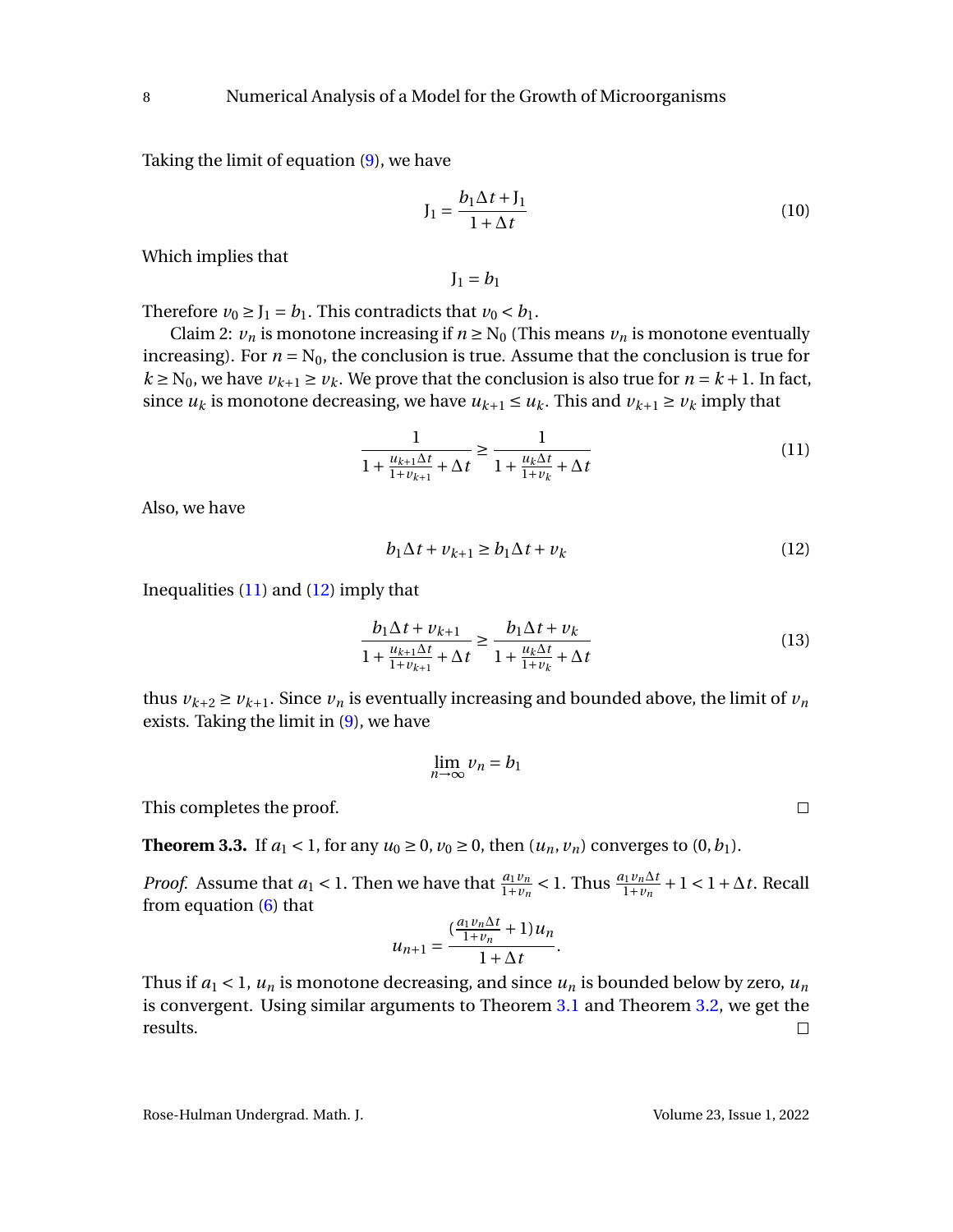**3.3 Results when**  $a_1 > \frac{1}{b_1}$  $\frac{1}{b_1} + 1$ 

**Lemma 3.3.** *Suppose*  $a_1 > \frac{1}{b_1}$  $\frac{1}{b_1} + 1$ *. If*  $\nu_N < \frac{1}{a_1 - 1}$  for some N > 0*, then u*<sub>N+1</sub> < *u*<sub>N</sub>*.* 

*Proof.* Assume the hypotheses. Then

$$
v_{\rm N} < \frac{1}{a_1 - 1}.
$$

This implies that

$$
(a_1 - 1) v_N < 1
$$
  
\n
$$
a_1 v_N < 1 + v_N
$$
  
\n
$$
\frac{a_1 v_N}{1 + v_N} < 1
$$
  
\n
$$
\frac{a_1 v_N}{1 + v_N} \Delta t + 1 < \Delta t + 1
$$
  
\n
$$
\frac{\frac{a_1 v_N}{1 + v_N} \Delta t + 1}{\Delta t + 1} < 1
$$
  
\n
$$
\frac{\frac{a_1 v_N}{1 + v_N} \Delta t + 1}{\Delta t + 1} u_N < u_N
$$
  
\n
$$
u_{N+1} < u_N
$$

**Lemma 3.4.** Suppose  $a_1 > \frac{1}{b_1}$  $\frac{1}{b_1} + 1$ *. If*  $v_N < \frac{1}{a_1 - 1}$  and  $u_N > \frac{a_1}{1 - a_1} + a_1 b_1$  for some N > 0*, then*  $v_{N+1} < \frac{1}{a_1 - 1}$ .

*Proof.* Suppose  $\nu_N < \frac{1}{a_1 - 1}$ . Then  $b_1 \Delta t + \nu_N < b_1 \Delta t + \frac{1}{a_1 - 1}$ . From  $0 < 1 + \nu_N < \frac{a_1}{a_1 - 1}$ , we have

$$
\frac{1}{1 + \nu_{\rm N}} > \frac{a_1 - 1}{a_1}
$$
  

$$
1 + \frac{u_{\rm N} \Delta t}{1 + \nu_{\rm N}} + \Delta t > 1 + \frac{u_{\rm N} \Delta t (a_1 - 1)}{a_1} + \Delta t
$$
  

$$
0 < \frac{1}{1 + \frac{u_{\rm N} \Delta t}{1 + \nu_{\rm N}} + \Delta t} < \frac{1}{1 + \frac{u_{\rm N} \Delta t (a_1 - 1)}{a_1} + \Delta t}.
$$

Recalling the fact from earlier, we see that

$$
\nu_{N+1} = \frac{b_1 \Delta t + \nu_N}{1 + \frac{u_N \Delta t}{1 + \nu_N} + \Delta t} < \frac{b_1 \Delta t + \frac{1}{a_1 - 1}}{1 + \frac{u_N \Delta t (a_1 - 1)}{a_1} + \Delta t}
$$

Rose-Hulman Undergrad. Math. J. Volume 23, Issue 1, 2022

 $\Box$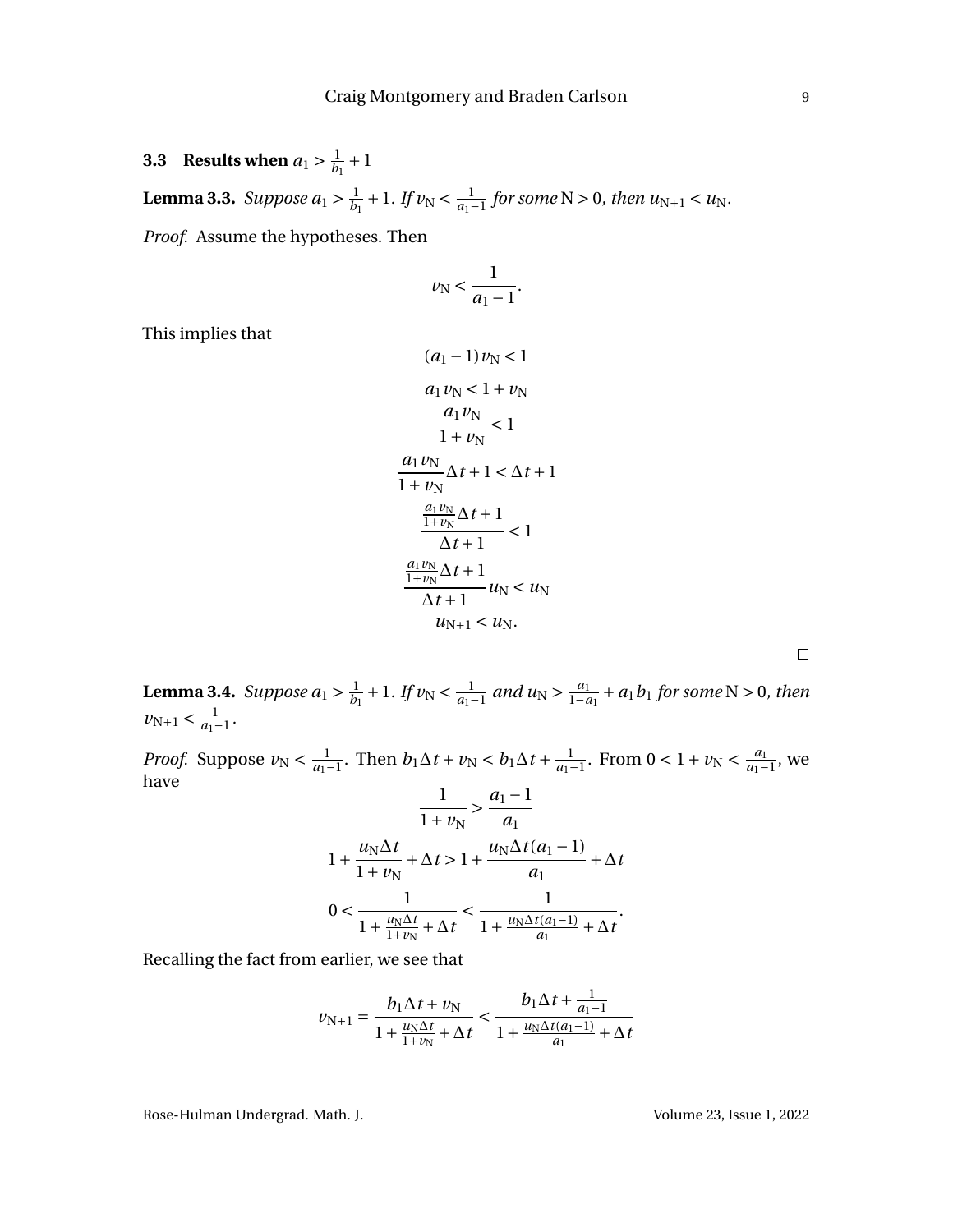We now will show that

$$
\frac{b_1\Delta t + \frac{1}{a_1 - 1}}{1 + \frac{u_N\Delta t(a_1 - 1)}{a_1} + \Delta t} < \frac{1}{a_1 - 1}.
$$

From the assumption  $u_N > \frac{a_1}{1-a_1} + a_1b_1$ , we have

$$
-u_N < \frac{a_1}{a_1 - 1} - a_1 b_1.
$$

This implies that

$$
a_1b_1 - u_N < \frac{a_1}{a_1 - 1}
$$

Noting that  $a_1 > \frac{1}{b_1}$  $\frac{1}{b_1}$  + 1 implies that *a*<sub>1</sub> – 1 > 0,

$$
(a_1b_1-u_N)(a_1-1) < a_1.
$$

This implies that

$$
a_1 b_1 \Delta t (a_1 - 1) < u_n \Delta t (a_1 - 1) + a_1 \Delta t
$$
\n
$$
b_1 \Delta t (a_1 - 1) < \frac{u_n \Delta t (a_1 - 1)}{a_1} + \Delta t
$$
\n
$$
b_1 \Delta t (a_1 - 1) + 1 < \frac{u_n \Delta t (a_1 - 1)}{a_1} + \Delta t + 1
$$
\n
$$
\frac{b_1 \Delta t (a_1 - 1) + 1}{1 + \frac{u_n \Delta t (a_1 - 1)}{a_1} + \Delta t} < 1
$$
\n
$$
\frac{b_1 \Delta t + \frac{1}{a_1 - 1}}{1 + \frac{u_n \Delta t (a_1 - 1)}{a_1} + \Delta t} < \frac{1}{a_1 - 1}.
$$

Thus, we have

$$
\nu_{N+1} < \frac{b_1 \Delta t + \frac{1}{a_1 - 1}}{1 + \frac{u_N \Delta t (a_1 - 1)}{a_1} + \Delta t} < \frac{1}{a_1 - 1}.
$$

This completes the proof of the lemma.

 $\Box$ 

# **4 The numerical experiments**

In this section, we present some results of computational experiments to show that the proposed difference scheme is stable and gives reasonable solutions.

Case 1: 
$$
a_1 = 2
$$
,  $b_1 = 2$ ,  $\Delta t = 0.5$ ,  $u_0 = 20$ ,  $v_0 = 10$ .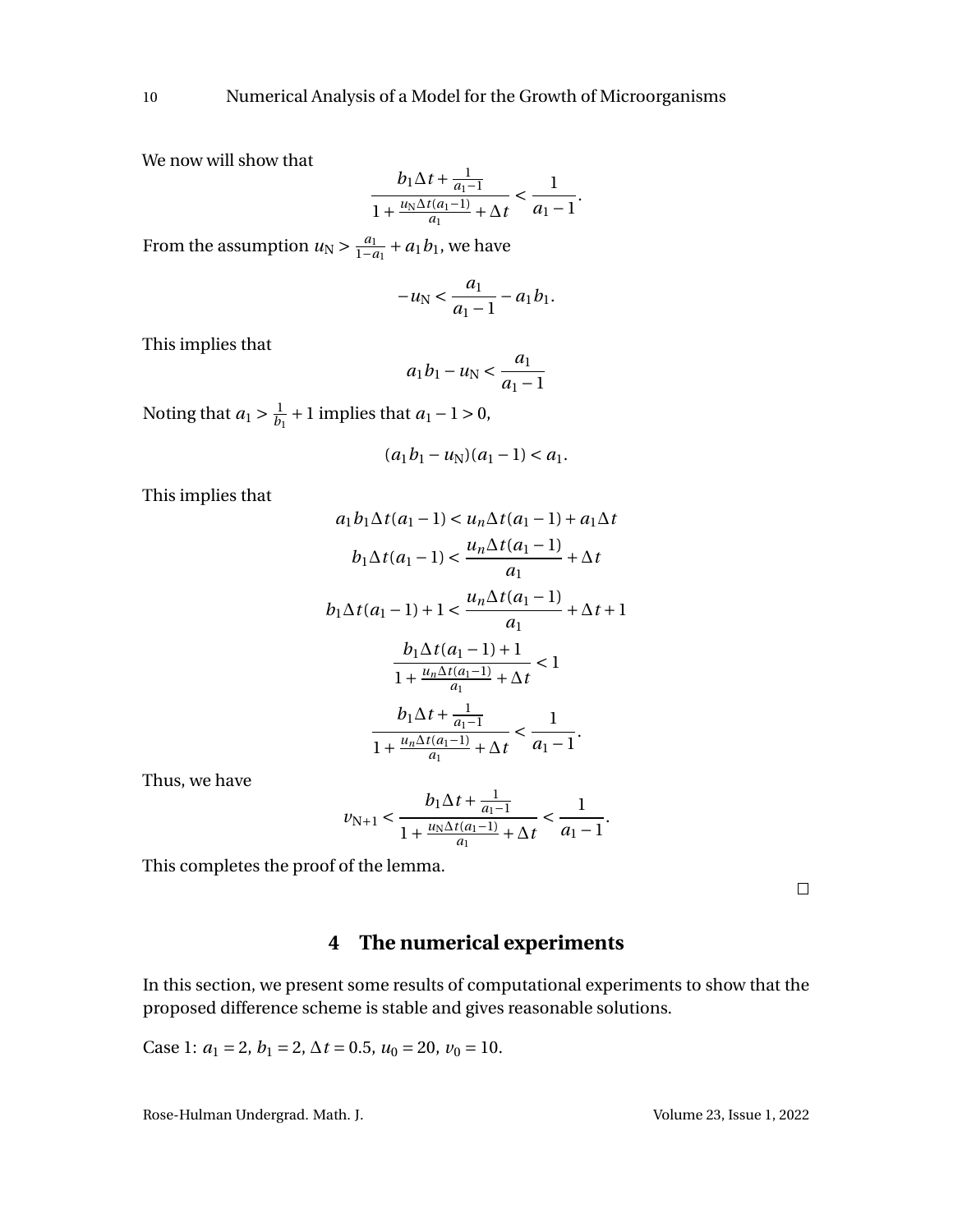

Figure 1: Solutions for  $\Delta t = .5$ ,  $a_1 = .5$ ,  $b_1 = 2$ ,  $u_0 = 20$ ,  $v_0 = 10$ .



Figure 2: Solutions for  $\Delta t = .5$ ,  $a_1 = 6$ ,  $b_1 = 5$ ,  $u_0 = 20$ ,  $v_0 = 10$ .

The graph shows that the numerical solution  $(u, v)$  converges to  $(0, 2)$  which is a stable steady solution of the system as predicted.

Case 2:  $a_1 = 6$ ,  $b_1 = 5$ ,  $\Delta t = 0.5$ ,  $u_0 = 20$ ,  $v_0 = 10$ . The graph shows that the numerical solution  $(u, v)$  will converge to  $(28.75, 0.25)$  which is also a stable steady solution of the system.

## **5 Error Analysis**

<span id="page-11-0"></span>We now discuss the error of the numerical scheme.

**Theorem 5.1.** The error for each of  $u_n$  and  $v_n$  is O( $\Delta t$ )

The proof of this theorem comprises the remainder of this section.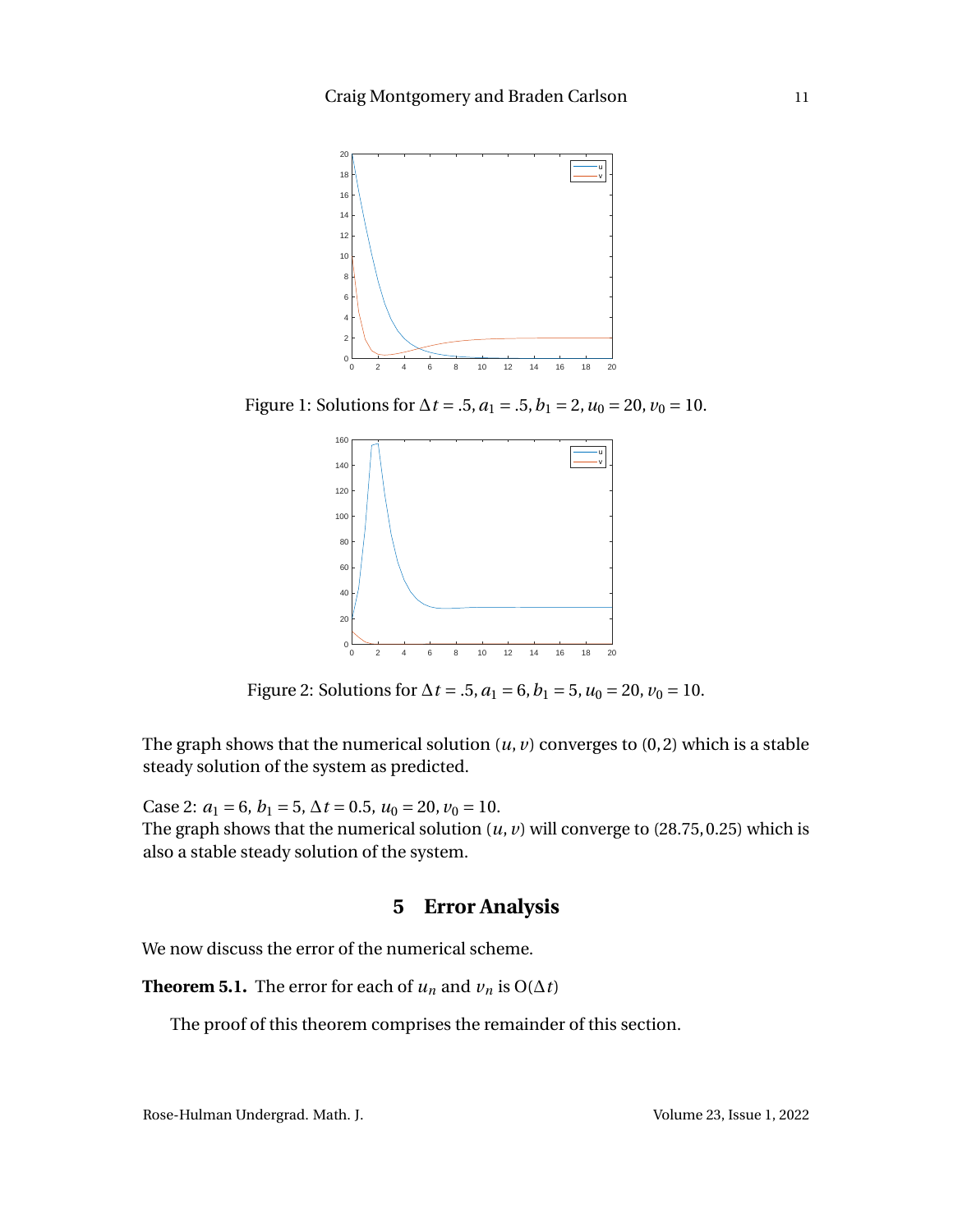Recall we have the following initial-value problem:

<span id="page-12-0"></span>
$$
\begin{cases}\n u' = u(\frac{a_1}{1+v}v - 1) \\
 v' = \frac{-uv}{1+v} - v + b_1 \\
 u(0) = u_0 \\
 v(0) = v_0\n\end{cases}
$$
\n(14)

The following theorem can be found in [\[10\]](#page-18-8).

**Theorem 5.2.** If  $u_0 > 0$ ,  $v_0 > 0$ , then system [\(14\)](#page-12-0) has a unique solution  $u(t) > 0$ ,  $v(t) > 0$ . Furthermore,

$$
u(t), v(t) \leq M
$$

where M depends on  $u_0$ ,  $v_0$ ,  $a_1$ ,  $b_1$ .

Set 
$$
U^i = u(t_i)
$$
,  $V^i = v(t_i)$ . Then

$$
\begin{cases}\n\frac{U^{n+1}-U^n}{\Delta t} &= U^n(\frac{a_1V^n}{1+V^n}-1) + O(\Delta t) \\
\frac{V^{n+1}-V^n}{\Delta t} &= -U^n(\frac{V^n}{1+V^n}) - V^n + b_1 + O(\Delta t)\n\end{cases}
$$
\n(15)

and recall our numerical scheme given by

$$
\begin{cases} \frac{u_{n+1} - u_n}{\Delta t} = \frac{a_1 u_n}{1 + v_n} v_n - u_{n+1} \\ \frac{v_{n+1} - v_n}{\Delta t} = \frac{-u_n v_{n+1}}{1 + v_n} - v_{n+1} + b_1 \end{cases} (16)
$$

Now define  $X^n = U^n - u_n$  and  $Y^n = V^n - v_n$  for all *n*, so  $|X^n|$  and  $|Y^n|$  represent the errors of the numerical approximations for  $u_n$  and  $v_n$ . Then consider the equations above for U<sup>*n*</sup> and  $u_n$ . Multiplying through by  $\Delta t$  and subtracting one equation from the other gives us the following: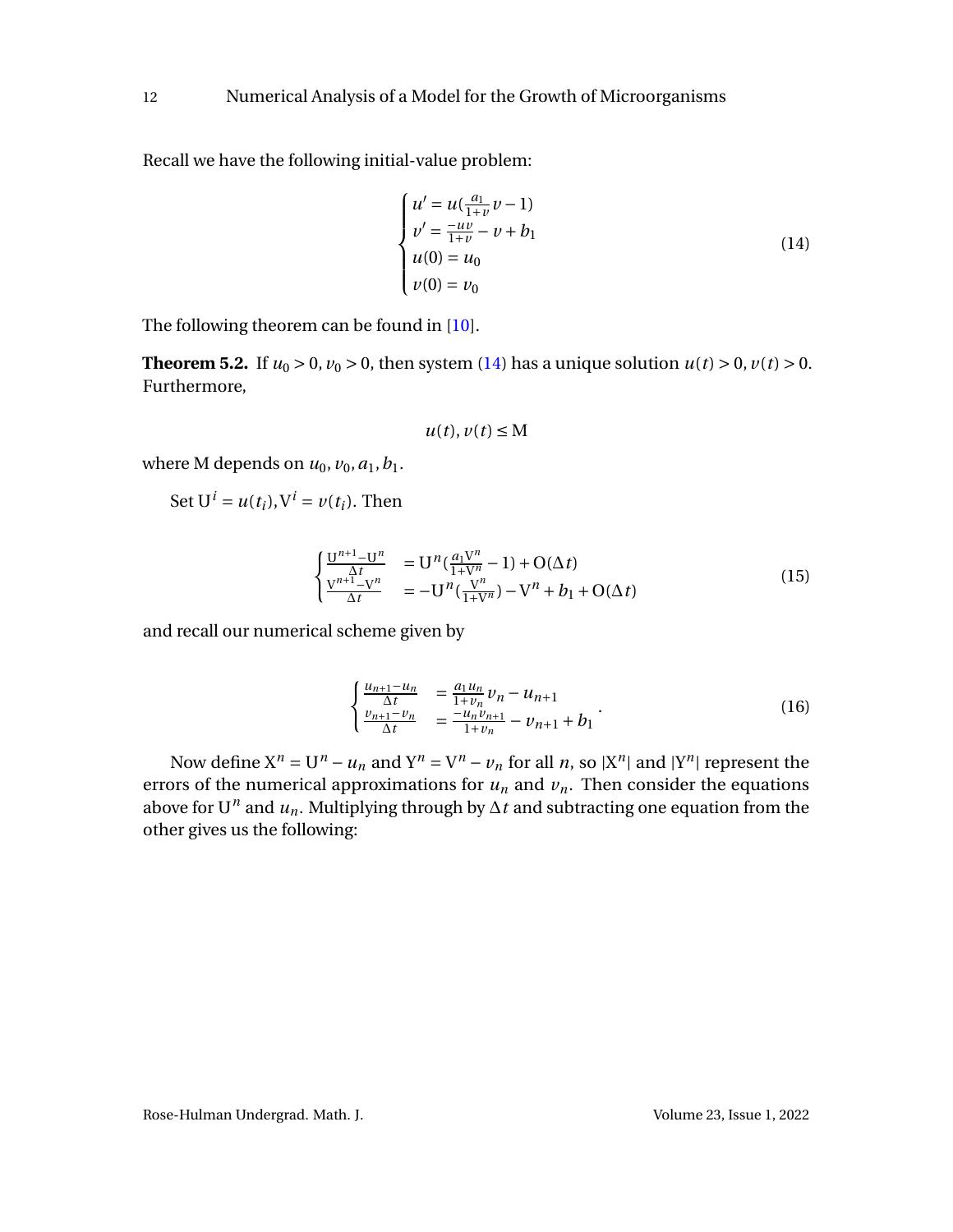$$
\begin{split}\n&\left| \mathbf{X}^{n+1} - \mathbf{X}^{n} \right| = \left| \frac{a_{1} \mathbf{U}^{n} \mathbf{V}^{n}}{1 + \mathbf{V}^{n}} \Delta t - \mathbf{U}^{n} \Delta t + O(\Delta t^{2}) - \frac{a_{1} u_{n} v_{n}}{1 + v_{n}} \Delta t + u_{n+1} \Delta t \right| \\
&= \left| a_{1} \Delta t \left( \frac{\mathbf{U}^{n} \mathbf{V}^{n}}{1 + \mathbf{V}^{n}} - \frac{u_{n} v_{n}}{1 + v_{n}} \right) + (u_{n+1} - \mathbf{U}^{n}) \Delta t + O(\Delta t^{2}) \right| \\
&= \left| a_{1} \Delta t \left( \frac{\mathbf{U}^{n} \mathbf{V}^{n} + \mathbf{U}^{n} \mathbf{V}^{n} v_{n} - u_{n} v_{n} - u_{n} v_{n} \mathbf{V}^{n}}{(1 + \mathbf{V}^{n})(1 + v_{n})} \right) + (u_{n+1} - u_{n} + u_{n} - \mathbf{U}^{n}) \Delta t + O(\Delta t^{2}) \right| \\
&\leq a_{1} \Delta t \left| \mathbf{U}^{n} \mathbf{V}^{n} + \mathbf{U}^{n} \mathbf{V}^{n} v_{n} - u_{n} v_{n} - u_{n} v_{n} \mathbf{V}^{n} \right| + \left| u_{n+1} - u_{n} + u_{n} - \mathbf{U}^{n} \right| \Delta t + O(\Delta t^{2}) \\
&= a_{1} \Delta t \left| \mathbf{U}^{n} \mathbf{V}^{n} - u_{n} v_{n} + \mathbf{V}^{n} v_{n} (\mathbf{U}^{n} - u_{n}) \right| + \left| u_{n+1} - u_{n} + u_{n} - \mathbf{U}^{n} \right| \Delta t + O(\Delta t^{2}) \\
&= a_{1} \Delta t \left| (\mathbf{U}^{n} \mathbf{V}^{n} - \mathbf{U}^{n} v_{n} + \mathbf{U}^{n} v_{n} - u_{n} v_{n}) + \mathbf{V}^{n} v_{n} (\mathbf{U}^{n} - u_{n}) \right| + \left| O(\Delta t) - \mathbf{X}^{n} \right| \Delta t +
$$

Note that  $U^n$ ,  $V^n$ ,  $u_n$ ,  $v_n$  are all bounded above by constants, so this becomes

$$
\left| \begin{aligned} \left| \mathbf{X}^{n+1} - \mathbf{X}^{n} \right| &\leq \mathbf{C}_{2} \Delta t \left| \mathbf{Y}^{n} \right| + \mathbf{C}_{1} \Delta t \left| \mathbf{X}^{n} \right| + \mathbf{O}(\Delta t^{2}) \\ \left| \mathbf{X}^{n+1} \right| - \left| \mathbf{X}^{n} \right| &\leq \mathbf{C}_{2} \Delta t \left| \mathbf{Y}^{n} \right| + \mathbf{C}_{1} \Delta t \left| \mathbf{X}^{n} \right| + \mathbf{O}(\Delta t^{2}) \\ \left| \mathbf{X}^{n+1} \right| &\leq (1 + \mathbf{C}_{1} \Delta t) \left| \mathbf{X}^{n} \right| + \mathbf{C}_{2} \Delta t \left| \mathbf{Y}^{n} \right| + \mathbf{O}(\Delta t^{2}) \end{aligned}
$$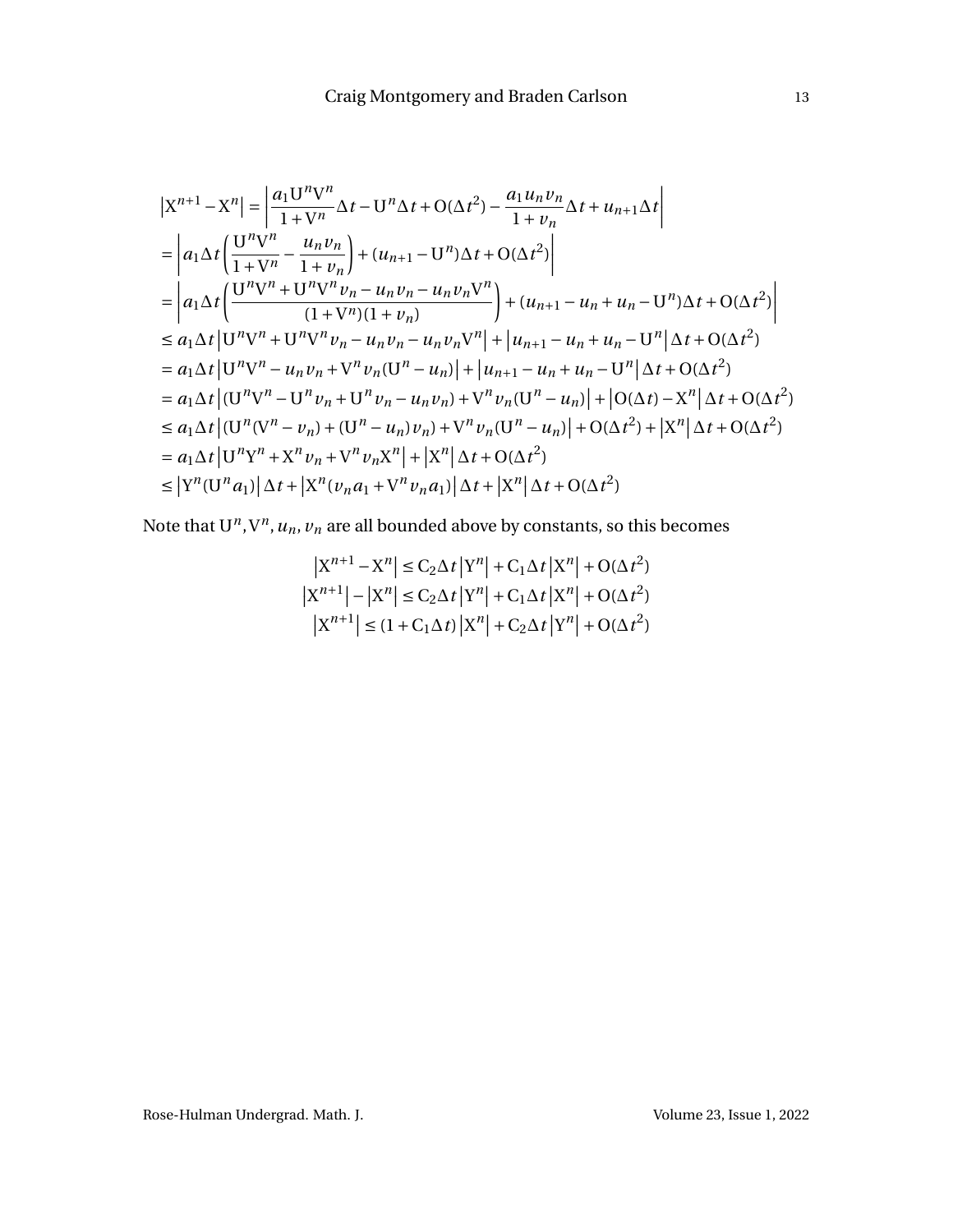We now derive a similar inequality for Y.

$$
Y^{n+1} - Y^n = -\frac{U^n V^n}{1 + V^n} \Delta t - V^n \Delta t + b_1 \Delta t + O(\Delta t^2) + \frac{u_n v_{n+1}}{1 + v_n} \Delta t + v_{n+1} \Delta t - b_1 \Delta t
$$
  
\n
$$
= \frac{u_n v_{n+1} (1 + V^n) - U^n V^n (1 + v_n)}{(1 + V^n) (1 + v_n)} \Delta t + (v_{n+1} - V^n) \Delta t + O(\Delta t^2)
$$
  
\n
$$
= \frac{u_n v_{n+1} + u_n v_{n+1} V^n - U^n V^n - U^n V^n v_n}{(1 + V^n) (1 + v_n)} \Delta t + (v_{n+1} - V^n) \Delta t + O(\Delta t^2)
$$
  
\n
$$
= \frac{(u_n v_{n+1} - u_n V^n + u_n V^n - U^n V^n) + V^n (u_n v_{n+1} - u_n v_n + u_n v_n - U^n v_n)}{(1 + V^n) (1 + v_n)}
$$
  
\n
$$
+ (v_{n+1} - v_n + v_n - V^n) \Delta t + O(\Delta t^2)
$$
  
\n
$$
= \frac{u_n (v_{n+1} - v_n + v_n - V^n) - V^n X^n + V^n (u_n (v_{n+1} - v_n) - v_n X^n)}{(1 + V^n) (1 + v_n)}
$$
  
\n
$$
+ (O(\Delta t) - Y^n) \Delta t + O(\Delta t^2)
$$
  
\n
$$
= \frac{u_n (O(\Delta t) - Y^n) - V^n X^n + V^n (u_n O(\Delta t) - v_n X^n)}{(1 + V^n) (1 + v_n)} \Delta t - Y^n \Delta t + O(\Delta t^2)
$$
  
\n
$$
= \frac{u_n (1 + V^n)}{(1 + V^n) (1 + v_n)} O(\Delta t^2) - \frac{u_n Y^n}{(1 + V^n) (1 + v_n)} \Delta t - \frac{(1 + v_n) V^n X^n}{(1 + V^n) (1 + v_n)} \Delta t
$$
  
\n
$$
- Y^n \Delta t + O(\Delta t^2)
$$
  
\n
$$
= \left(\frac{u_n}{(1 + v_n)}\right) O(\Delta t^2) - \left(\frac{u_n}{(1 + V^n) (1 + v_n)} + 1\right) Y^n \Delta t - \left(\frac{V^n}{(1 + V^n) (
$$

Since  $u_n$ ,  $V^n$  bounded above by constants, we have

$$
\left| \mathbf{Y}^{n+1} \right| \le \left( 1 + \mathbf{C}_3 \Delta t \right) \left| \mathbf{Y}^{n} \right| + \mathbf{C}_4 \Delta t \left| \mathbf{X}^{n} \right| + \mathbf{O}(\Delta t^2).
$$

We have derived these inequalities

$$
\left| \mathbf{X}^{n+1} \right| \leq \left( 1 + \mathbf{C}_1 \Delta t \right) \left| \mathbf{X}^n \right| + \mathbf{C}_2 \Delta t \left| \mathbf{Y}^n \right| + \mathbf{O}(\Delta t^2)
$$
\n
$$
\left| \mathbf{Y}^{n+1} \right| \leq \left( 1 + \mathbf{C}_3 \Delta t \right) \left| \mathbf{Y}^n \right| + \mathbf{C}_4 \Delta t \left| \mathbf{X}^n \right| + \mathbf{O}(\Delta t^2) \tag{17}
$$

Now define the following

$$
W^n = |X^n| + |Y^n|
$$
 for all *n*, and C = max{C<sub>1</sub> + C<sub>3</sub>, C<sub>2</sub> + C<sub>4</sub>}.

Then we have

$$
W^{n+1} = |X^{n+1}| + |Y^{n+1}|
$$
  
\n
$$
\leq (1 + C_1 \Delta t) |X^n| + C_2 \Delta t |Y^n| + (1 + C_3 \Delta t) |Y^n| + C_4 \Delta t |X^n| + O(\Delta t^2)
$$
  
\n
$$
= (1 + (C_1 + C_4) \Delta t) |X^n| + (1 + (C_2 + C_3) \Delta t) |Y^n| + O(\Delta t^2)
$$
  
\n
$$
\leq (1 + C \Delta t) (|X^n| + |Y^n|) + O(\Delta t^2)
$$
  
\n
$$
= (1 + C \Delta t) W^n + O(\Delta t^2).
$$
 (18)

Rose-Hulman Undergrad. Math. J. Communication and Math. Volume 23, Issue 1, 2022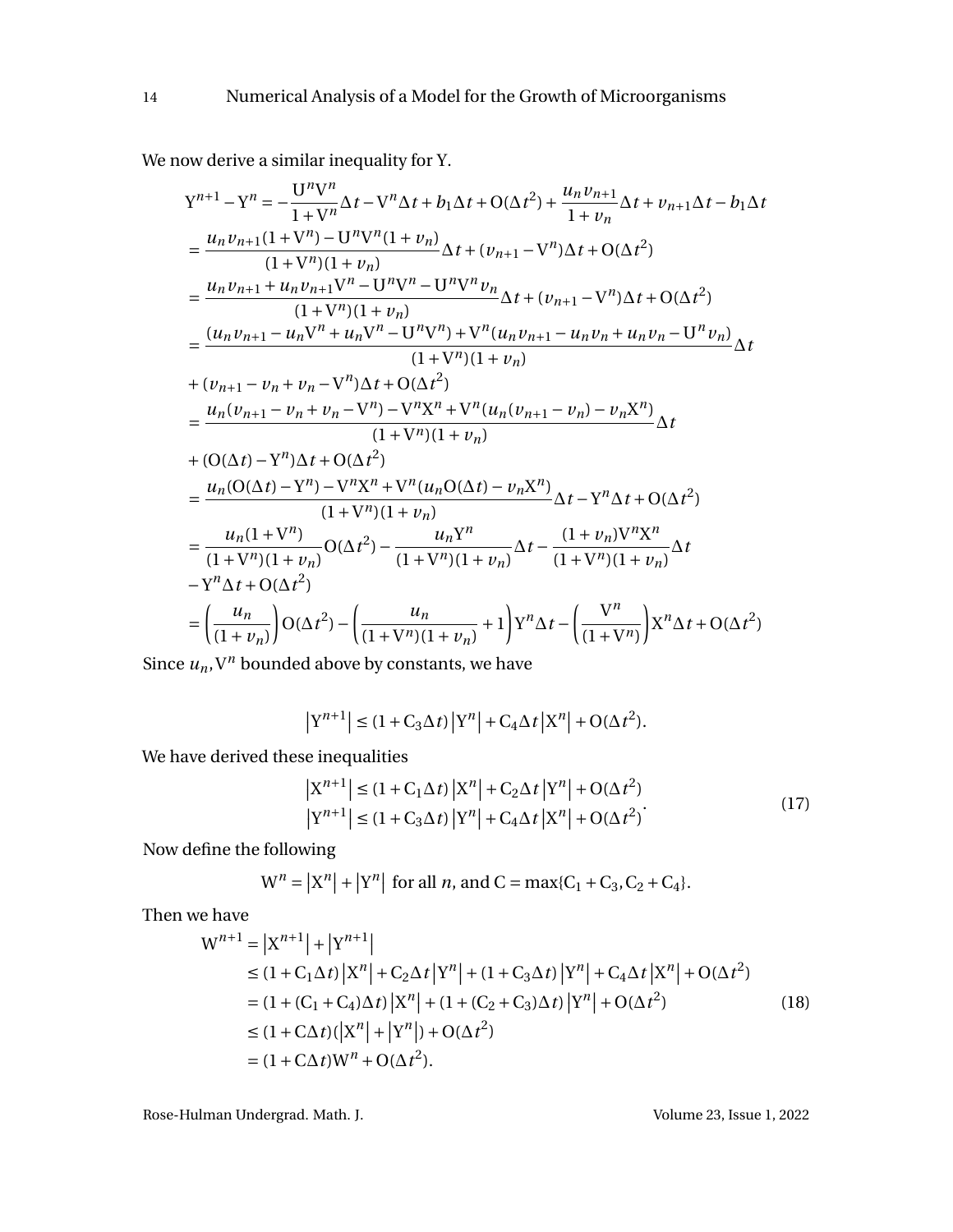Using this newly found inequality

<span id="page-15-0"></span>
$$
W^{n+1} \le (1 + C\Delta t)W^n + O(\Delta t^2). \tag{19}
$$

We will show by induction that for any  $n \geq 0$ , we have

$$
W^{n} \leq \sum_{i=0}^{n} O(\Delta t^{2})(1 + C\Delta t)^{i}.
$$
 (20)

Note the base case when  $n = 0$  is handled by [\(19\)](#page-15-0) since  $W^0 = |X^0| + |Y^0| = 0$ . Now, assume the inductive hypothesis for  $n = k$ .

$$
W^{k} \leq \sum_{i=0}^{k} O(\Delta t^{2})(1 + C\Delta t)^{i}.
$$
\n(21)

From [\(19\)](#page-15-0), we have

$$
W^{k+1} \le (1 + C\Delta t)W^k + O(\Delta t^2). \tag{22}
$$

Thus

$$
W^{k+1} \le (1 + C\Delta t) \left( \sum_{i=0}^{k} O(\Delta t^{2})(1 + C\Delta t)^{i} \right) + O(\Delta t^{2})
$$
  
= 
$$
\sum_{i=0}^{k} O(\Delta t^{2})(1 + C\Delta t)^{i+1} + O(\Delta t^{2})
$$
  
= 
$$
\sum_{i=1}^{k+1} O(\Delta t^{2})(1 + C\Delta t)^{i} + O(\Delta t^{2})
$$
  
= 
$$
\sum_{i=0}^{k+1} O(\Delta t^{2})(1 + C\Delta t)^{i}.
$$
 (23)

This proves the claim for all *n*. Furthermore, we may pull out the O( $\Delta t^2$ ) of this sum and interpret it as a geometric series:

$$
W^{n} \leq \sum_{i=0}^{n} O(\Delta t^{2})(1 + C\Delta t)^{i}
$$
  
=  $O(\Delta t^{2}) \frac{1 - (1 + C\Delta t)^{n+1}}{1 - (1 + C\Delta t)}$   
=  $O(\Delta t^{2}) \frac{(1 + C\Delta t)^{n+1} - 1}{C\Delta t}$   
=  $O(\Delta t)[(1 + C\Delta t)^{n+1} - 1]$   
 $\leq O(\Delta t)(1 + C\Delta t)^{n+1}$   
=  $O(\Delta t)(1 + C\Delta t)^{n}$ . (24)

Rose-Hulman Undergrad. Math. J. (2022) 76 (2012) 76 (2022) 88 Volume 23, Issue 1, 2022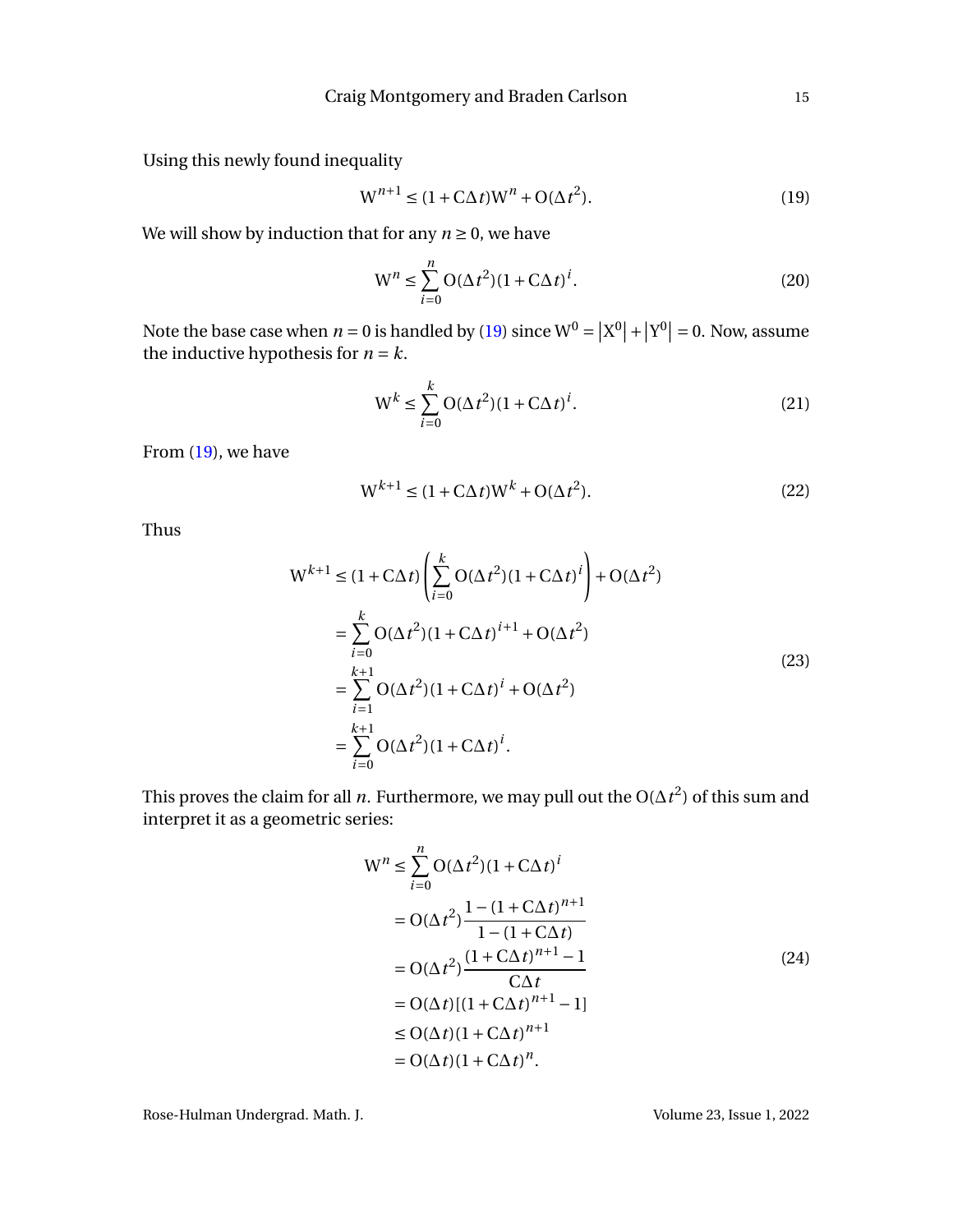In summary,

$$
W^n \le O(\Delta t)(1 + C\Delta t)^n. \tag{25}
$$

Suppose we are considering this numerical scheme over some finite length T. We will show the expression  $(1 + C\Delta t)^n$  is bounded above by some constant that is independent of ∆*t*, but dependent on T. We begin this process with a theorem.

<span id="page-16-0"></span>**Theorem 5.3.** Suppose f is a real-valued function, and  $\lim_{x\to\infty} f(x) = c$ .

- a) If f is strictly decreasing on  $(0, \infty)$ , then  $f(x) > c$  for  $x \in (0, \infty)$ .
- b) If f is strictly increasing on  $(0, \infty)$ , then  $f(x) < c$  for  $x \in (0, \infty)$

*Proof.* We prove only part *a*, as part *b* follows similarly. Assume the hypotheses. Suppose for a contradiction that  $f(x_0) = d \le c$  for some  $x_0 \in (0, \infty)$ .

First, consider the case in which  $d < c$ . Since f tends to c, there is some  $x_1 > x_0$  such that for all  $x > x_1$ ,  $|c - f(x)| < \frac{c - d}{2}$  $\frac{-a}{2}$ . But then

$$
f(x) > c - \frac{c - d}{2} > d = f(x_0),
$$

which contradicts *f* being strictly decreasing.

Now consider the case where  $d = c$ . Let  $x_2 > x_0$ . Since f is strictly decreasing, we have  $f(x_2) = k < f(x_0) = c$ . Then the first case may be applied using  $x_2$  and  $k$  in place of *x*<sup>0</sup> and *d*, giving the same contradiction.  $\Box$ 

Now, consider the function

<span id="page-16-1"></span>
$$
f(x) = (1 + D/x)^{x},
$$
 (26)

which we will show is an increasing function for  $x > 0$  given that D is a positive constant. Consider this function's derivative:

$$
f'(x) = f(x) \left( \ln(1 + \frac{D}{x}) - \frac{1}{x + D} \right).
$$
 (27)

Obviously, *f* (*x*) is positive. We will show the other term must also be positive, implying *f* is increasing. Let

$$
g(x) = \ln\left(1 + \frac{D}{x}\right) - \frac{1}{x+D}.
$$

First, notice

$$
\lim_{x \to \infty} g(x) = \ln(1) - 0 = 0.
$$

Also, consider the derivative of  $g(x)$ :

$$
g'(x) = \frac{-D^2}{x(x+D)^2}.
$$
 (28)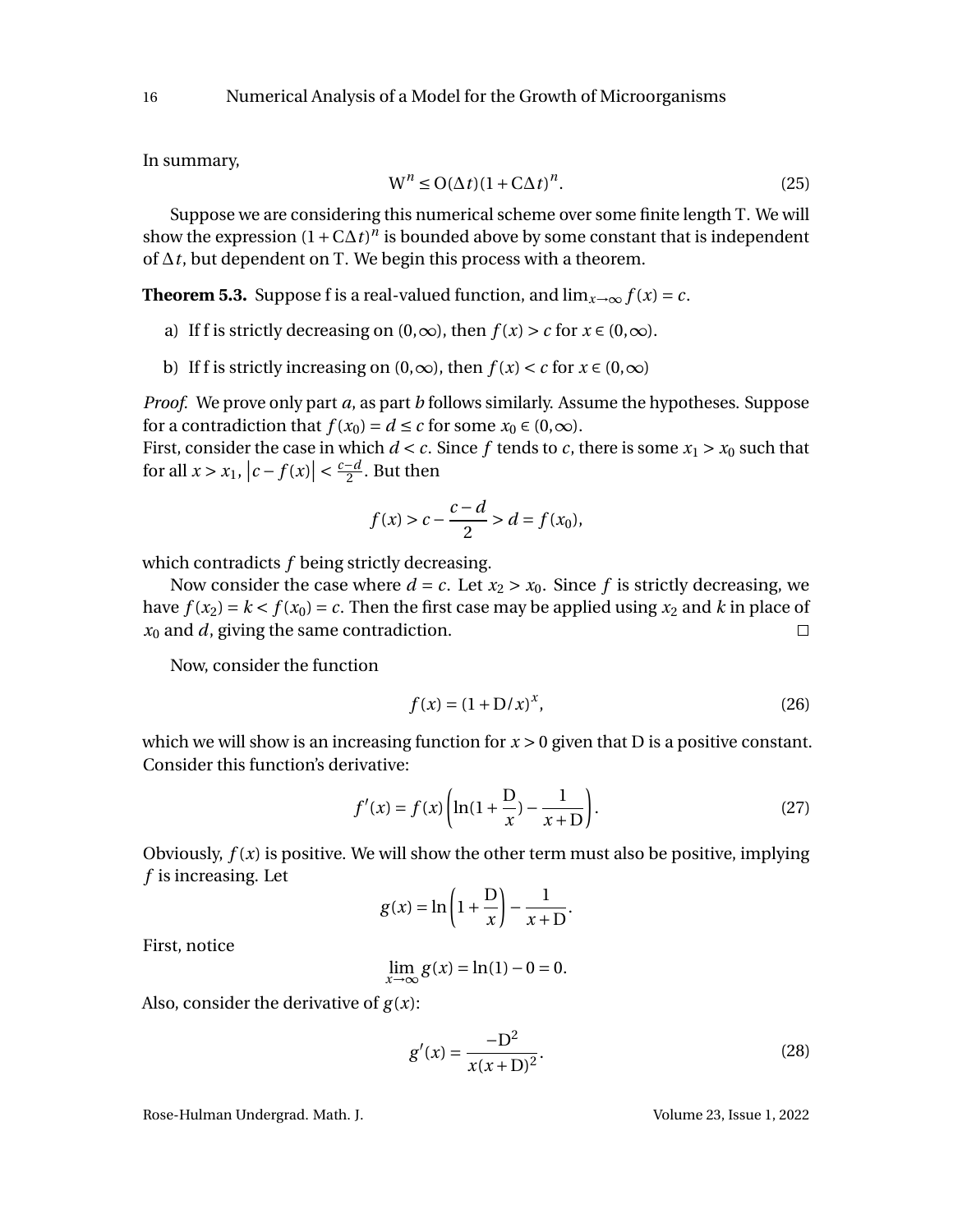We see *g* ′ (*x*) is negative, so *g* is strictly decreasing; also, *g* (*x*) asymptotically approaches zero. This allows us to conclude that  $g(x)$  must be positive by theorem [5.3,](#page-16-0) meaning  $f(x)$ is increasing.

We may now show (1+C∆*t*) *n* is bounded above by (1+TC)*e* TC. Suppose we divide the interval [0,T] into N intervals, so  $\Delta t = T/N$ . Then for  $n \le N$ ,

$$
(1 + \mathbf{C}\Delta t)^n = \left(1 + \frac{\mathbf{TC}}{\mathbf{N}}\right)^n \le \left(1 + \frac{\mathbf{TC}}{\mathbf{N}}\right)^N.
$$
 (29)

Recall we have shown the function  $(26)$  is increasing; we may interpret TC to be D and N as being a particular input of the function

$$
f(x) = \left(1 + \frac{\text{TC}}{x}\right)^x.
$$

Note this function approaches  $e^{\rm TC}$  as  $x$  tends to infinity. Again applying theorem [5.3,](#page-16-0) we see that  $f(x) < e^{TC}$  for all real *x*, including N. Therefore,

$$
(1 + \mathbf{C}\Delta t)^n < \left(1 + \frac{\mathbf{TC}}{\mathbf{N}}\right)^N < e^{\mathbf{TC}}.\tag{30}
$$

We have  $(1 + C\Delta t)^n$  bounded above by a constant. Then since

$$
W^{n} \le O(\Delta t)(1 + C\Delta t)^{n} \le O(\Delta t)e^{TC} = O(\Delta t),
$$
\n(31)

we have that W*<sup>n</sup>* converges to zero at a rate of O(∆*t*).

Since  $W^n = |X^n| + |Y^n|$ , this implies  $X^n$  and  $Y^n$ , which represent the errors of *u* and *v* in the numerical scheme, must also converge to zero with a rate of  $O(\Delta t)$ . This proves Theorem [5.1.](#page-11-0)

# **6 Acknowledgements**

We would like to thank our advisors, Drs. Jianlong Han, Seth Armstrong, and Sarah Duffin, professors in the Department of Mathematics at Southern Utah University for all their help and encouragement. This paper was paritally supported by the Walter Maxwell Gibson Research Fellowship. We thank them for their generosity and support.

## **References**

<span id="page-17-0"></span>[1] S. Armstrong and J. Han, A method for numerical analysis of a Lotka-Volterra food web model Int. J. Numer. Anal. Mod., Series B, Vol 1(2012), 1-19.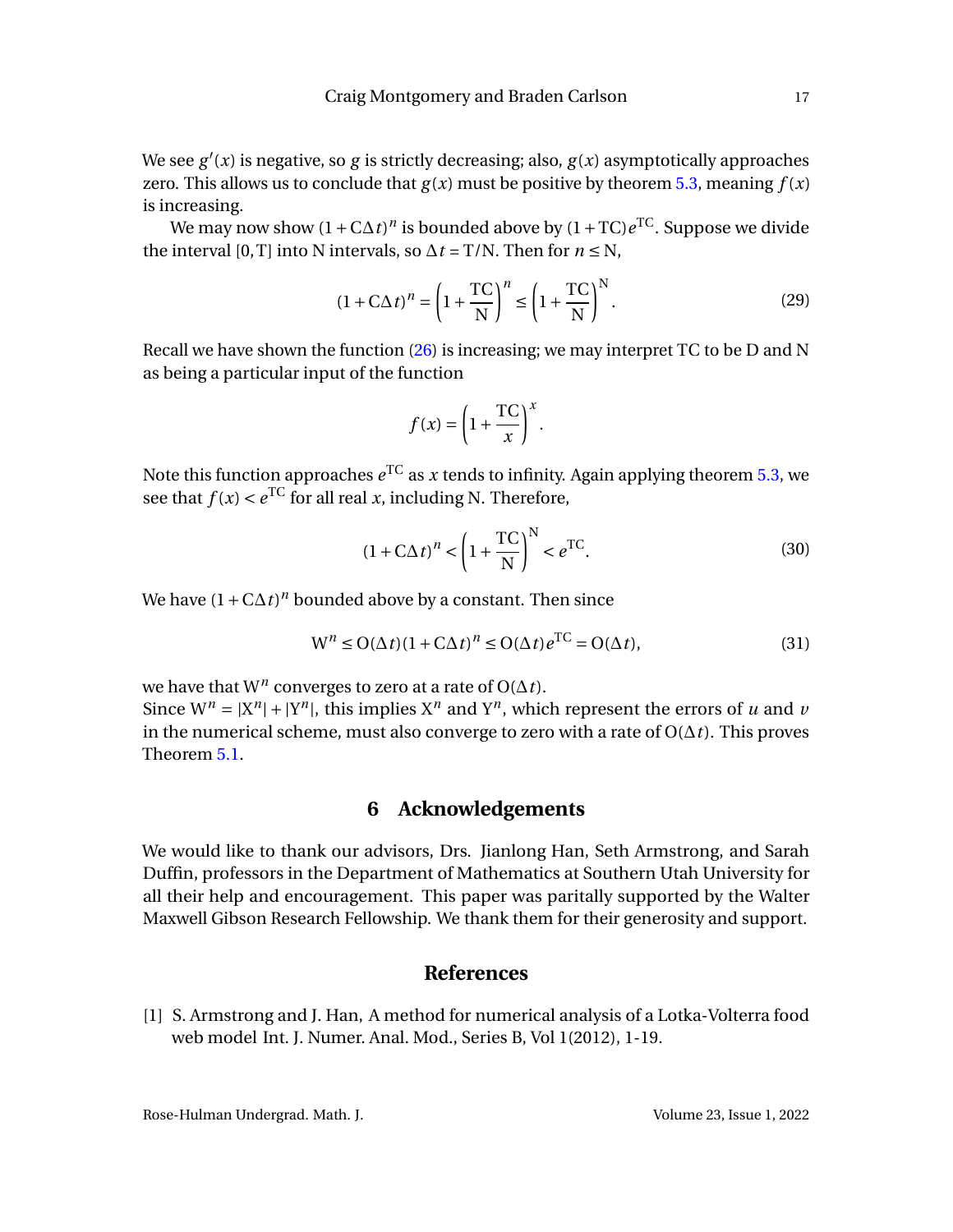- 18 Numerical Analysis of a Model for the Growth of Microorganisms
- <span id="page-18-2"></span>[2] G. J. Butler and G. S. K. Wolkowicz, A mathematical model of the cheemostat with a general class of functions describing nutrient uptake, SIAM J. Appl. Math., 45(1985), 137-151.
- <span id="page-18-10"></span>[3] D. Dimitrov and H.V. Kojouharov, Nonstandard finite-difference schemes for general two-dimensional autonomous dynamical systems, Appl. Math. Lett., 18 (2005), 769-775.
- <span id="page-18-7"></span>[4] C. Fritsch, J. Harmand, and F Campillo, *A modeling approach of the chemostat*, [Research Report] (2014).
- <span id="page-18-3"></span>[5] S-B Hsu, S.P. Hubbell, and P. Waltman A mathematical theory for single-nutrient competition in continuous culture of micro-organisms, SIAM J. Appl. Math. 32(1977), 366-383.
- <span id="page-18-11"></span>[6] R.E. Mickens, Applications of Nonstandard Finite Difference Schemes, World Scientific (2000), 155-180.
- <span id="page-18-0"></span>[7] J. Monod, La technique de culture continue, theorie et applications, Ann. Inst. Pasteur. 79(1950), 390-410.
- [8] J. Monod *The growth of bacterial cultures*, Annual Review of Microbiology 3 (1949), 371–394.
- <span id="page-18-6"></span>[9] J. Monod, *Recherches sur la croissance des cultures bactériennes*, Paris: Hermann (1942)
- <span id="page-18-8"></span>[10] J.D. Murray, Mathematical Biology I, II (3rd ed), Springer (2003)
- <span id="page-18-1"></span>[11] A. Novick and L. Szilard, Description of the chemostat, Science.112, (1950), 715-716.
- <span id="page-18-9"></span>[12] S. Pavlou and I.G. Kevrekidis, Microbial predation in a periodically operated chemostat: a global study of the interaction between natural and externally imposed frequencies, Math Biosci., 108(1992), 1-55.
- <span id="page-18-4"></span>[13] Per Erik Strandberg. Mathematical models of bacteria population growth in bioreactors: formulation, phase space pictures, optimisation and control, Master thesis, Linkoping University,(2004), 1-61.
- <span id="page-18-5"></span>[14] H. L. Smith and P. Waltman, The theory of the chemostat, Cambridge Univ. Press, Cambridge, 1994.